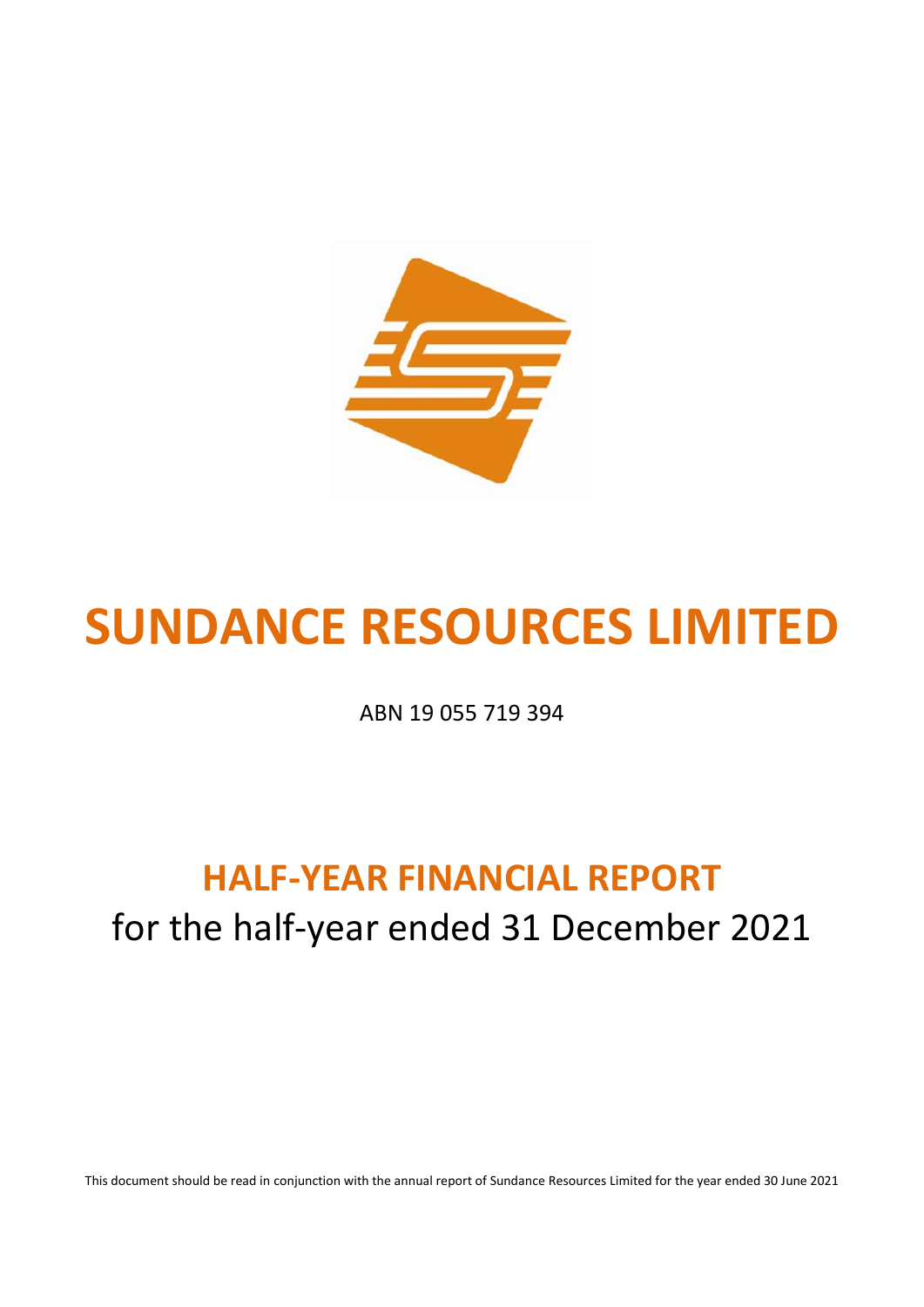### AND CONTROLLED ENTITIES 31 December 2021

ABN 19 055 719 394

# **Corporate directory**

# **Current Directors**

| David Porter        | Non-executive Director & Chairman |                           |
|---------------------|-----------------------------------|---------------------------|
| <b>Brett Fraser</b> | Non-executive Director            |                           |
| Giulio Casello      | Non-executive Director            | (Appointed 15 July, 2021) |

# **Company Secretary**

| Brett Fraser | (Appointed 15 October, 2021) |
|--------------|------------------------------|
|              |                              |

# **Registered Office Share Registry**

Website: [https://www.computershare.com.au](https://www.computershare.com.au/)

| Street:    | 45 Ventnor Avenue             | Computershare Investor Services Pty Ltd |                                     |  |
|------------|-------------------------------|-----------------------------------------|-------------------------------------|--|
|            | WEST PERTH WA 6005            | Street:                                 | Level 11, 172 St George's Terrace   |  |
| Telephone: | +61 (8) 9220 2300             |                                         | PERTH WA 6000                       |  |
| Email:     | info@sundanceresources.com.au | Postal:                                 | GPO Box D182                        |  |
| Website:   | www.sundanceresources.com.au  |                                         | PERTH WA 6840                       |  |
|            |                               | Telephone:                              | +61 1300 850 505 (within Australia) |  |
|            |                               |                                         | +61 (3) 9415 4000 (International)   |  |
|            |                               | Facsimile:                              | +61 (8) 9323 2033                   |  |

## **Auditor**

| Hall Chadwick WA Audit Pty Ltd |                   |  |  |
|--------------------------------|-------------------|--|--|
| Street:                        | 283 Rokeby Road   |  |  |
|                                | Subjaco WA 6008   |  |  |
| Telephone:                     | +61 (8) 9426 0666 |  |  |

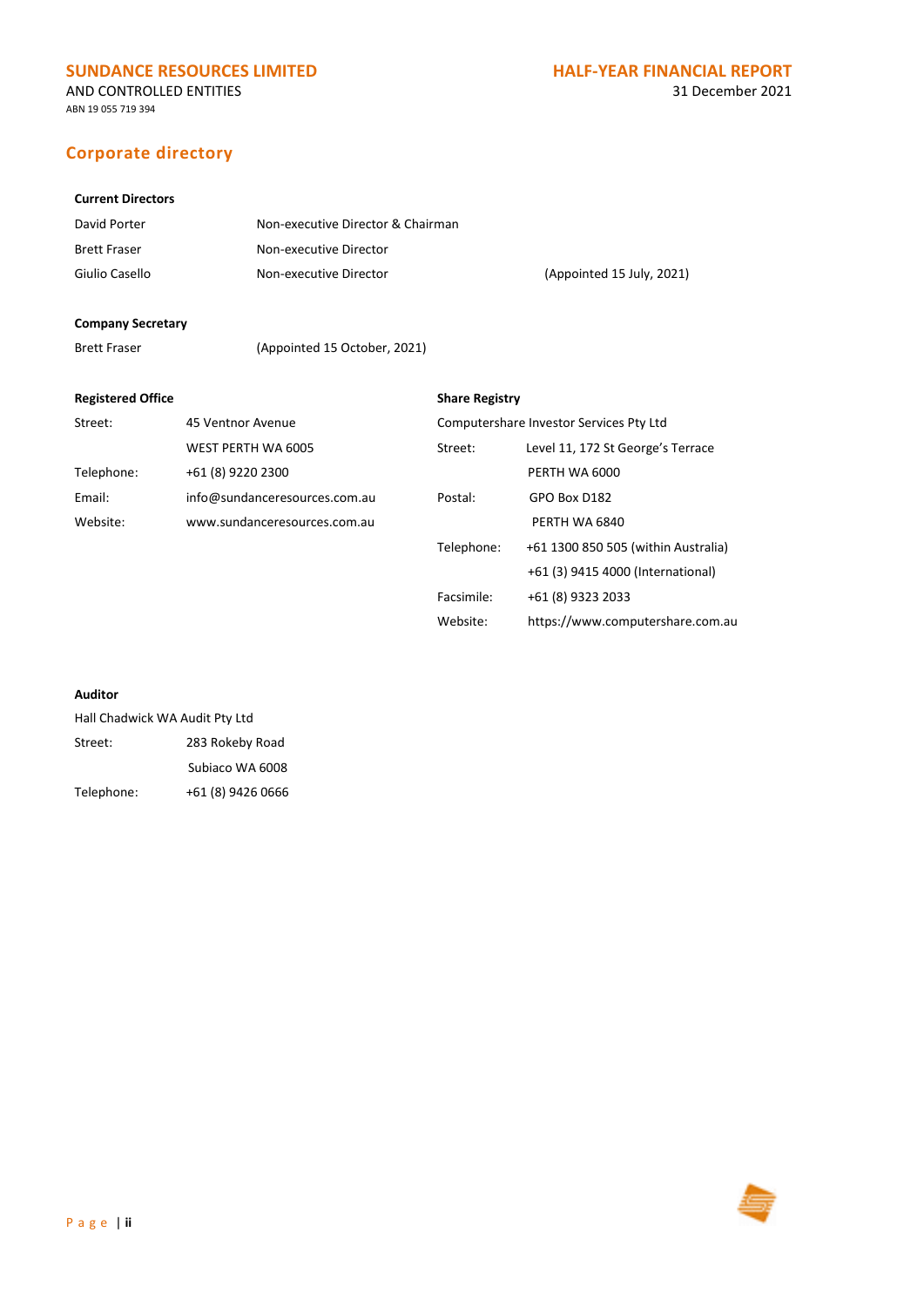AND CONTROLLED ENTITIES

ABN 19 055 719 394

# **Contents**

| <b>G</b> |  |
|----------|--|
| ●        |  |
| 与        |  |
|          |  |
| 与        |  |
| 夸        |  |
| <b>G</b> |  |
| 夸        |  |
|          |  |

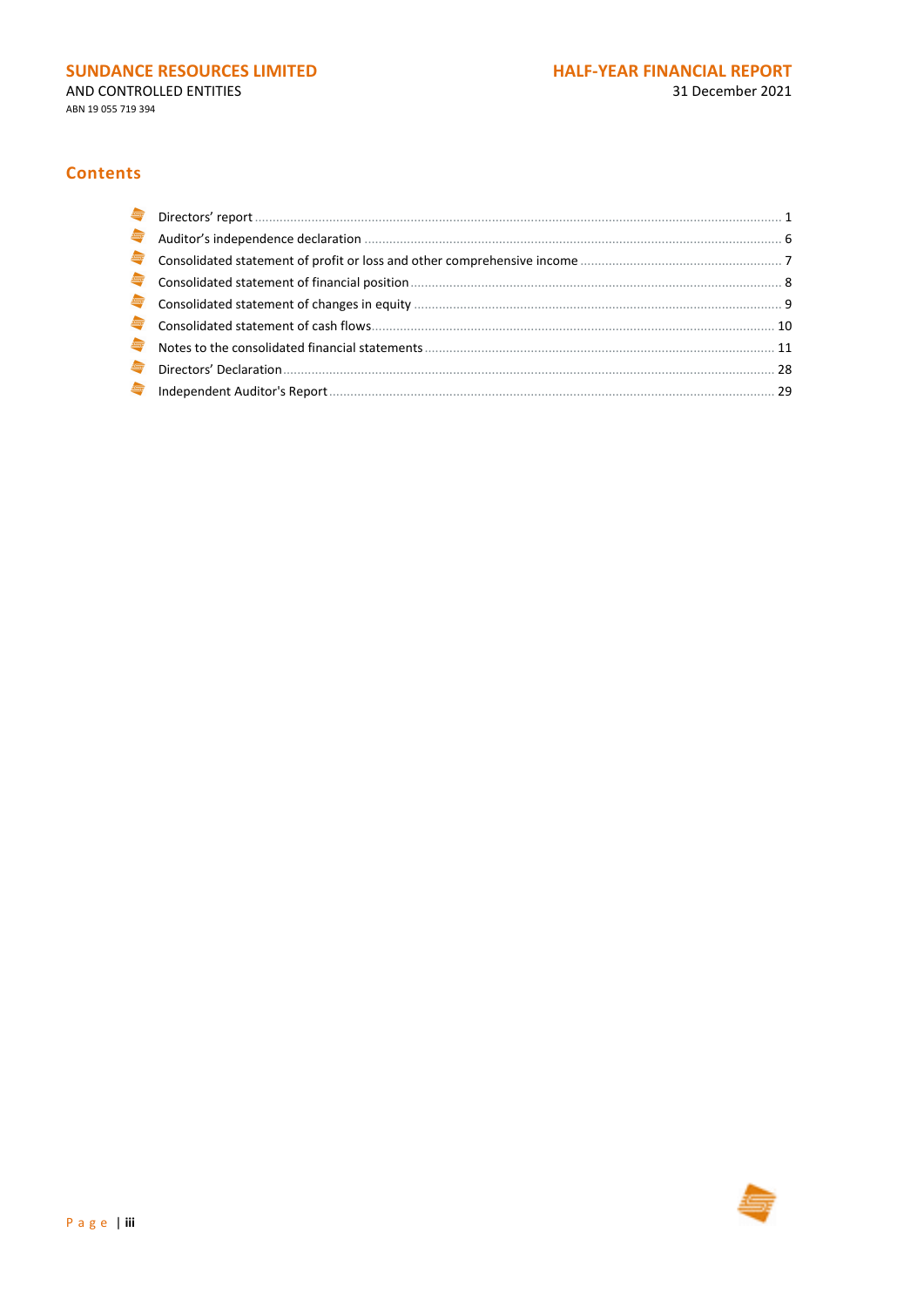Your directors present their Half-Year Financial report on the consolidated entity, consisting of Sundance Resources Limited (**Sundance** or **the Company**) and its controlled entities (collectively **the Group**), for the half-year ended 31 December 2021.

#### **1. Directors**

The names of Directors in office at any time during or since the end of the half-year are:

- Mr David Porter *Non-executive Director & Chairman*
- S Mr Brett Fraser *Non-executive Director*
- Mr Giulio Casello *Non-executive Director (Appointed 15 July, 2021)*

## (**the Board**)

Directors have been in office since the start of the financial year to the date of this report unless otherwise stated.

#### **2. Company secretary**

The following person held the position of Company Secretary at the end of the half-year:

Mr Brett Fraser *(Appointed 15 October, 2021)*

#### **3. Dividends paid or recommended**

There were no dividends paid or recommended during the half-year ended 31 December 2021.

#### **4. Operating and financial review**

#### **4.1. Nature of operations principal activities**

The principal activity of the Group during the course of the financial year has been advancing legal proceedings in the International Chamber of Commerce in London and Paris. This is a result of the illegal expropriation of the Group's Nabeba iron ore permit in the Republic of the Congo and the litigation that is now ongoing against the Governments of both Congo and Cameroon.

#### **4.2. Operations review**

#### **Congo Action:**

- It was announced by Sundance on 16 December 2020 and confirmed by a further announcement on 21 December 2020 that the Congo by a Presidential decree on 30 November 2020 had expropriated the Nabeba Mining Permit and had issued it to an unknown company - Sangha Mining Development Sasu ("Sangha Mining"). This expropriation is considered illegal and against the terms of the legally binding Nabeba mining convention ("Nabeba Convention") which had been passed into Congolese law in 2018.
- Sundance issued to Congo a Notice of Dispute and a Notice of Expropriation on 16 December 2020. Sundance is claiming damages of \$US8.76B. Sundance is being represented by magic circle law firm Clifford Chance.
- Due to the expropriation resulting in the loss of a key asset Sundance requested that the delisting be brought forward to 21 December 2021.
- Under the terms of the Nabeba Convention Sundance gave Congo 60 days' notice before commencing arbitration. After some initial positive feedback this was extended by a further 30 days. On 13 March 2021 Congo signed an operating Agreement with Sangha Mining for the Nabeba deposit and two other nearby deposits (Avima and Badondo) that it had removed from their owners and also given to Sangha Mining on the same day – 30 November 2020.
- Furthermore, a Convention was issued to Sangha in March 2020, in an extraordinary short period of time.
- In response to this Sundance announced on 25 March 2021 that it had commenced arbitration against Congo under the rules of the ICC in London.
- The activities in the ICC London have been progressing on schedule with the Memorandum of Claim from Congo Iron and Sundance Resources due to be submitted to the selected panel of arbitrators in May 2022.
- The arbitrators will then give Congo six months to respond before progressing to a hearing which is expected in the first quarter of 2024.

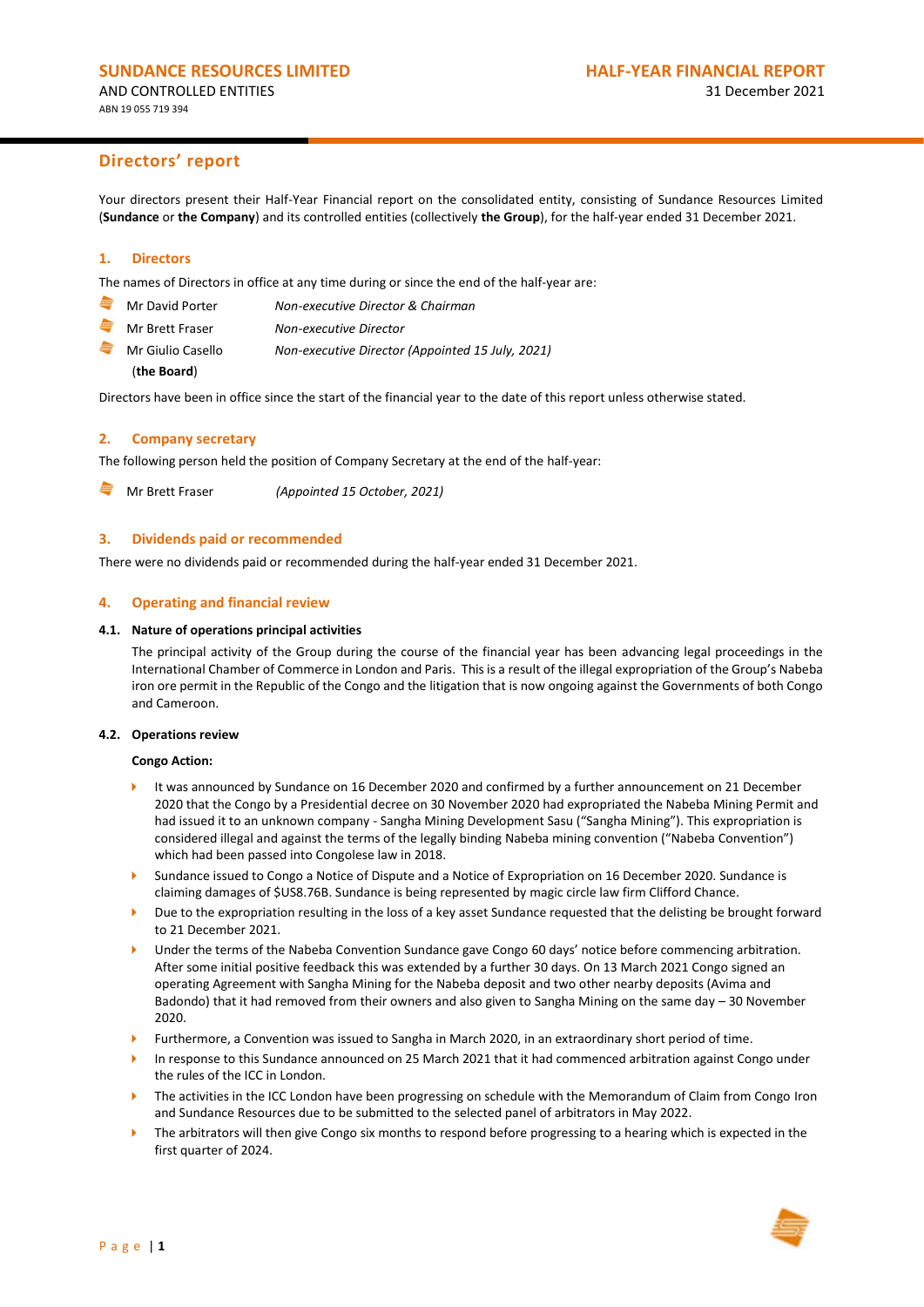#### **Cameroon Action:**

- Sundance and its subsidiary Cam Iron issued a Notice of Dispute with the Government of the Republic of Cameroon ("Cameroon") as announced on 16 December 2021 to reinforce its legal rights to have a mining permit via a Presidential implementation decree issued to Cam Iron.
- Negotiations with Cameroon were progressing but following a visit to Cameroon by the Minister of Mines, Congo Pierre Oba and reporting on meetings that he had with senior Cameroon officials and the President of Cameroon Sundance and Cam Iron decided to commence international arbitration via ICC (Paris) against Cameroon. This was announced on 2 June 2021.
- Constructive discussions had since continued with Cameroon resulting in Sundance delaying the arbitration proceedings.
- Following the end of this reporting period in March 2022 Sundance was made aware that Cameroon, via the Presidency, was looking to issue the Mbalam permit to a government or other private entity
- Sundance initiated an emergency injunction via the ICC to prohibit Cameroon taking action on the permit.
- An interim binding order was issued by the Emergency Arbitrator on 1 April 2022 which refrains Cameroon from issuing the Mbalam exploitation permit to any party other than Cam Iron till either the full arbitration against Cameroon is completed or a full body of arbitrators reconsiders this position.

#### **AustSino Action:**

- Sundance announced on 11 October 2021 that following a period of investigation, it had applied for Pre Action Discovery against AustSino and its Executive Chairman Mr Ding in the Supreme Court of Western Australia.
- Since that time AustSino has signed an MOU and been issued a contract by Cameroon to build a railway and port in Cameroon together with its partner Bestway. Bestway is the sole owner of Sangha which was the recipient of the illegally expropriated permits in Congo following a number of delays and discussions our application for Pre Action Discovery was heard in the Supreme Court on 15 March 2022. On Thursday, 31 March 2022, the Supreme Court ruled in favour of Sundance receiving pre-action discovery from AustSino and Mr Ding of, in substance, the categories of documents requested by Sundance. As part of this ruling, the Supreme Court agreed with Sundance that the Company had presented evidence that established that it may have various causes of action against AustSino and Mr Ding, including misuse of confidential information and breach of fiduciary obligations by the diversion of a commercial opportunity.

#### **Corporate Actions:**

- The planned legal activities can take a number of years and be expensive. Sundance was pleased to announce on 3 May 2021 that it had signed a binding Capital Provision Agreement ("CPA") with Burford Asia Investments Pte Ltd ("Burford") to provide Sundance non-recourse funding to cover the legal fees and other costs of arbitration against Congo and if needed Cameroon. Together with the obligation in the CPA to provide operating funding for Sundance during the proceedings and the \$1M funding announced on 12 April 2021 Sundance is an excellent position to fight for justice.
- On 15 July 2021 Sundance announced that following a review of its leadership and management structure which resulted in Giulio Casello leaving his position as CEO and Managing Director of Sundance and returning as a Non-Executive Director of Sundance and entered into a consultancy agreement with Sundance.
- Sundance announced on 10 August 2021 that it had reached an agreement with Senrigan Master Fund, Noble Resources International Pte Ltd, D. E. Shaw Composite Holdings International, Ltd, Wafin Limited and BSOF Master Fund L.P. (together the "Noteholders") to restructure the company's existing debt (Convertible Notes to a redemption value of \$132.6M) ("Noteholder Waterfall Deed") and security arrangements.
- Under the new arrangements, the Noteholders have agreed to indefinitely forbear on their Convertible Notes for the duration of the proceedings which are currently underway against the Governments of the Republic of the Congo and the Republic of Cameroon. If Sundance is successful in any of these proceedings and receives an award of damages, the Noteholders will be entitled to receive an agreed portion of any damages recovered as compensation for agreeing to the forbearance of their Convertible Notes. Any amounts due to the Noteholders under the new arrangements will be paid after Burford has recovered its entitlements as the litigation funder under the Capital Provision Agreement (as announced by the Company on 3 May 2021).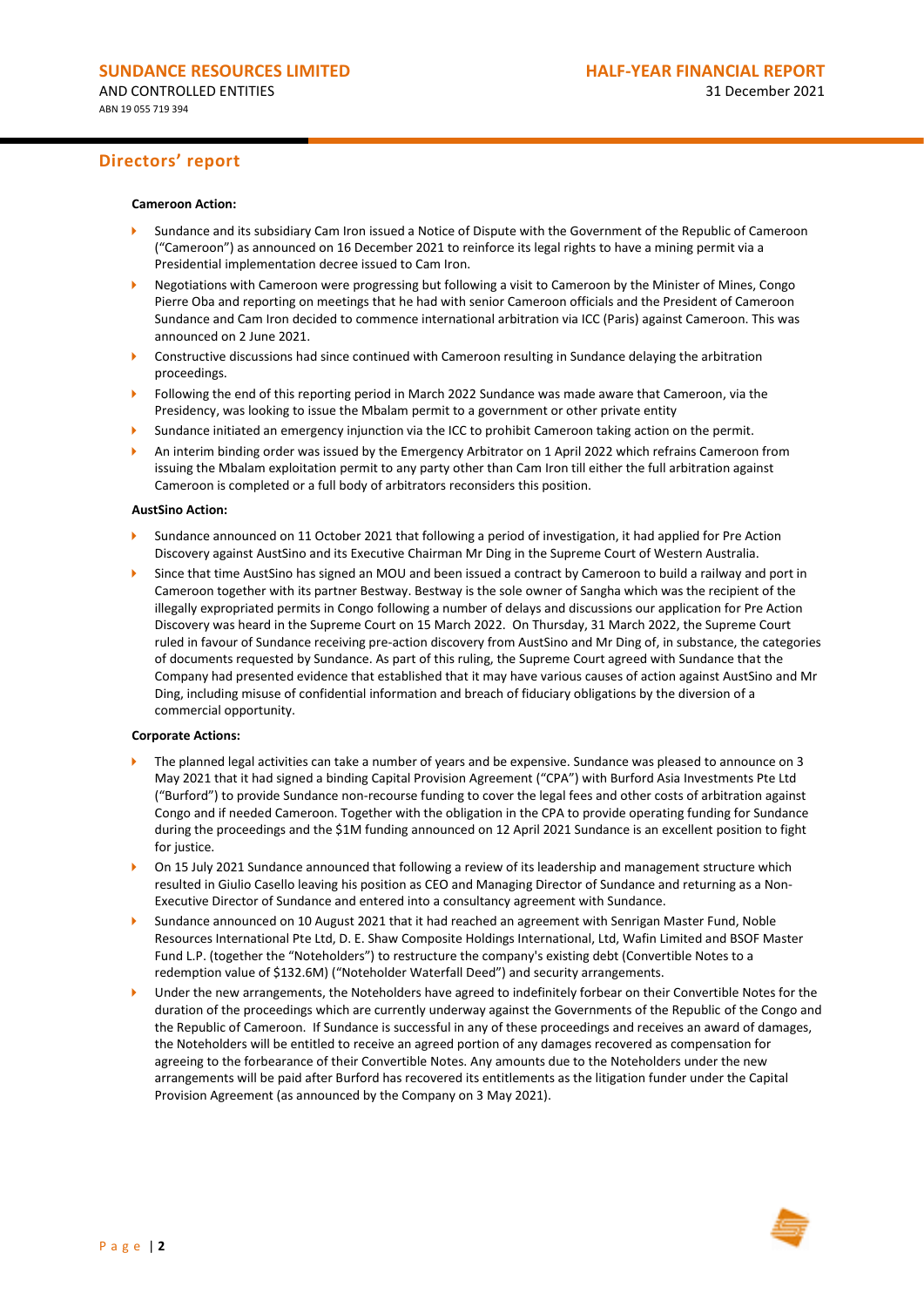#### **Corporate Actions (continued):**

- After these payments are made to the litigation funder and the Noteholders, Sundance will be able to use the net proceeds of any damages awarded in the arbitration proceedings in its absolute discretion.
- Sundance Company Secretary, Carol Marinkovich resigned from that position and was replaced by Sundance Non-Executive Director, Brett Fraser on 15 October 2021.

Summaries of the Mbalam Nabeba Iron Ore Project and the terminated Sundance Agreement with AustSino is covered in the 30 June 2021 Annual Report.

#### **Media Allegations**

Allegations relating to events that occurred between 2006 and 2008 in the Republic of Congo appeared in articles published by Fairfax Media in August and September 2016.

These allegations arose in evidence given during the Porter case heard in the Supreme Court of Western Australia in September 2015 but were not tested by the court and should not necessarily be considered an independent and accurate portrayal of events.

Investigations into these events by the Australian Federal Police are ongoing and expected to take some time to conclude. Sundance is co-operating fully with the Australian Federal Police.

#### **Cameroon Customs Dispute**

Sundance, through its subsidiary Cam Iron SA ("Cam Iron"), became aware in 2017 that customs officials in Cameroon conducted an audit that found discrepancies in the paper work provided by third parties to Cam Iron on the sale of Cam Iron vehicles and the customs records of those transactions. There is no indication that Cam Iron should have been aware of the discrepancies. The impact of these discrepancies on Cam Iron is uncertain and the company has had no further contact from customs officials.

#### **4.3. Financial review**

The half-year financial statements have been prepared on a going concern basis, which contemplates the continuity of normal business activity and the realisation of assets and the settlement of liabilities in the ordinary course of business. Details of the Group's assessment in this regard can be found in Note 10 – *"Going Concern".*

The Consolidated Entity incurred a loss for the half-year of \$202,984 (2020: \$115,025 loss).

Total comprehensive income amounted to a loss of \$387,775 (2020: \$118,608 loss) for the half-year ended 31 December 2021, which includes an exchange loss on translation of foreign operations. This loss is due to a movement in the Central African CFA francs against the Australian Dollar from 413.2 at 31 December 2020 to 420.0 at 31 December 2021.

The net asset deficiency of the Consolidated Entity has decreased by \$174,285 from 30 June 2021 to \$134,561,686 at 31 December 2021.

The Group's cash and cash equivalents decreased during the period to \$515,686 at 31 December 2021 from \$772,933 at 30 June 2021.

The consolidated statement of cash flows indicates that payments to suppliers and employees for the half-year ended 31 December 2021 were \$1,054,828 (31 December 2020: \$1,391,895).

At 31 December 2021, the Consolidated Entity had a working capital net deficit of \$134,074,732 (30 June 2021: \$133,766,290 working capital deficit), as disclosed in Note 5 of the Capital management note.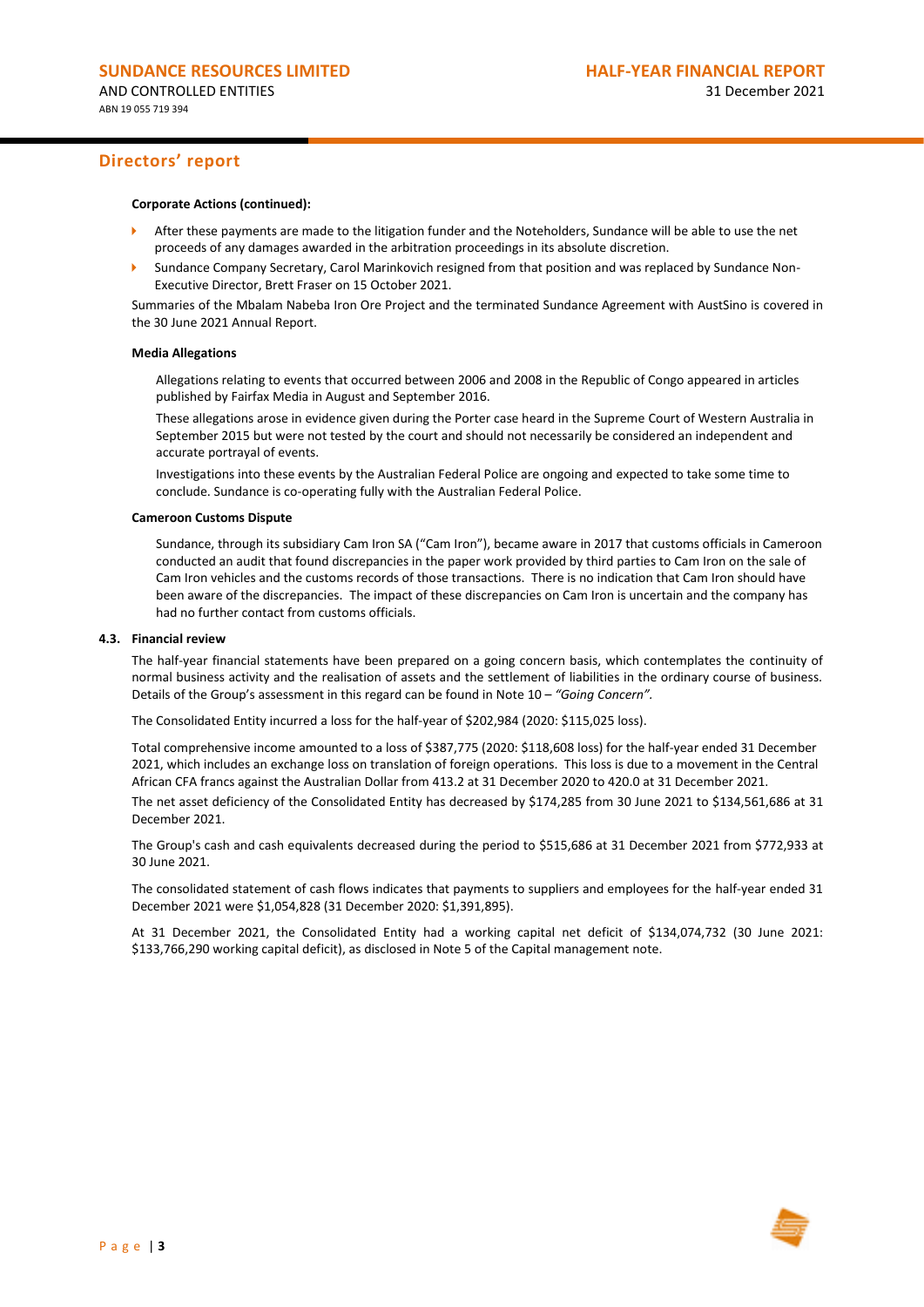#### **4.4. Significant changes in the state of affairs**

- Sundance announced on the 15 July 2021 that the Board had completed a review of its leadership and management structure resulting in the Company's long-serving Chief Executive Officer, Giulio Casello, becoming a Non-Executive Director of the Company and entering into a consultancy agreement with the Group. This allows Sundance to benefit from Mr Casello's experience and knowledge of the Company and its legal proceedings as Sundance focuses on its litigation proceedings against the governments of Congo and Cameroon. The role of Chief Executive Officer no longer being required with responsibilities absorbed by the Board of Directors.
- On the 11 August 2021 Sundance announced that it had reached an agreement with Senrigan Master Fund, Noble Resources International Pte Ltd, D. E. Shaw Composite Holdings International Ltd, Wafin Limited and BSOF Master Fund L.P. (together, the "Noteholders") to restructure the Company's existing debt and security arrangements. Under the new arrangements, the Noteholders have agreed to indefinitely forbear on their Convertible Notes for the duration of the proceedings, which are currently underway against the Governments of the Republic of the Congo and the Republic of Cameroon.

In addition, if Sundance is successful in any of these proceedings and receives an award of damages, the Noteholders will be entitled to receive an agreed portion of any damages recovered:

- o as compensation for their forbearance of their Convertible Notes, and
- o in repayment of the redemption amounts owing under the Convertible Notes.

Any amounts due to the Noteholders under the new arrangements will be paid after Burford has recovered its entitlements as the litigation funder under the Capital Provision Agreement.

After these payments are made to the litigation funder and the Noteholders, Sundance will be able to use the balance of any damages awarded in the arbitration proceedings in its absolute discretion and in the interests of all shareholders.

 On 11 October 2021, Sundance announced that it had applied to the Supreme Court of Western Australia for preaction discovery against AustSino and Mr Ding. As Sundance explained in that announcement, the Company has taken this step because Sundance's Board of Directors has serious concerns regarding the conduct of AustSino and Mr Ding in the period leading up to and following the unlawful expropriation of Sundance's iron ore assets by Congo in late November 2020.

On 2 November 2021, the Supreme Court issued programming orders for the pre-action discovery process, including deadlines for the filing of responsive affidavits and submissions by AustSino and Mr Ding. Sundance is pleased with these orders, which contemplate a one-day hearing of Sundance's pre-action discovery application at a time after 28 January 2022. This hearing occurred on 15 March 2022.

 Sundance Company Secretary, Carol Marinkovich resigned from her position and was replaced by Sundance Non-Executive Director, Brett Fraser on 15 October 2021.

There were no other significant changes to the state of affairs of the Group.

#### **4.5. Events subsequent to reporting date**

There are no significant after balance date events that are not covered in this Directors' Report section 4.2 Operations review above or within the financial statements at Note 8 Events Subsequent To Reporting Date on page 21.

#### **5. Auditor's independence declaration**

The lead auditor's independence declaration under Section 307C of the *Corporations Act 2001* (Cth) for the half-year ended 31 December 2021 has been received and can be found on page 6 of the Half-Year Financial Report.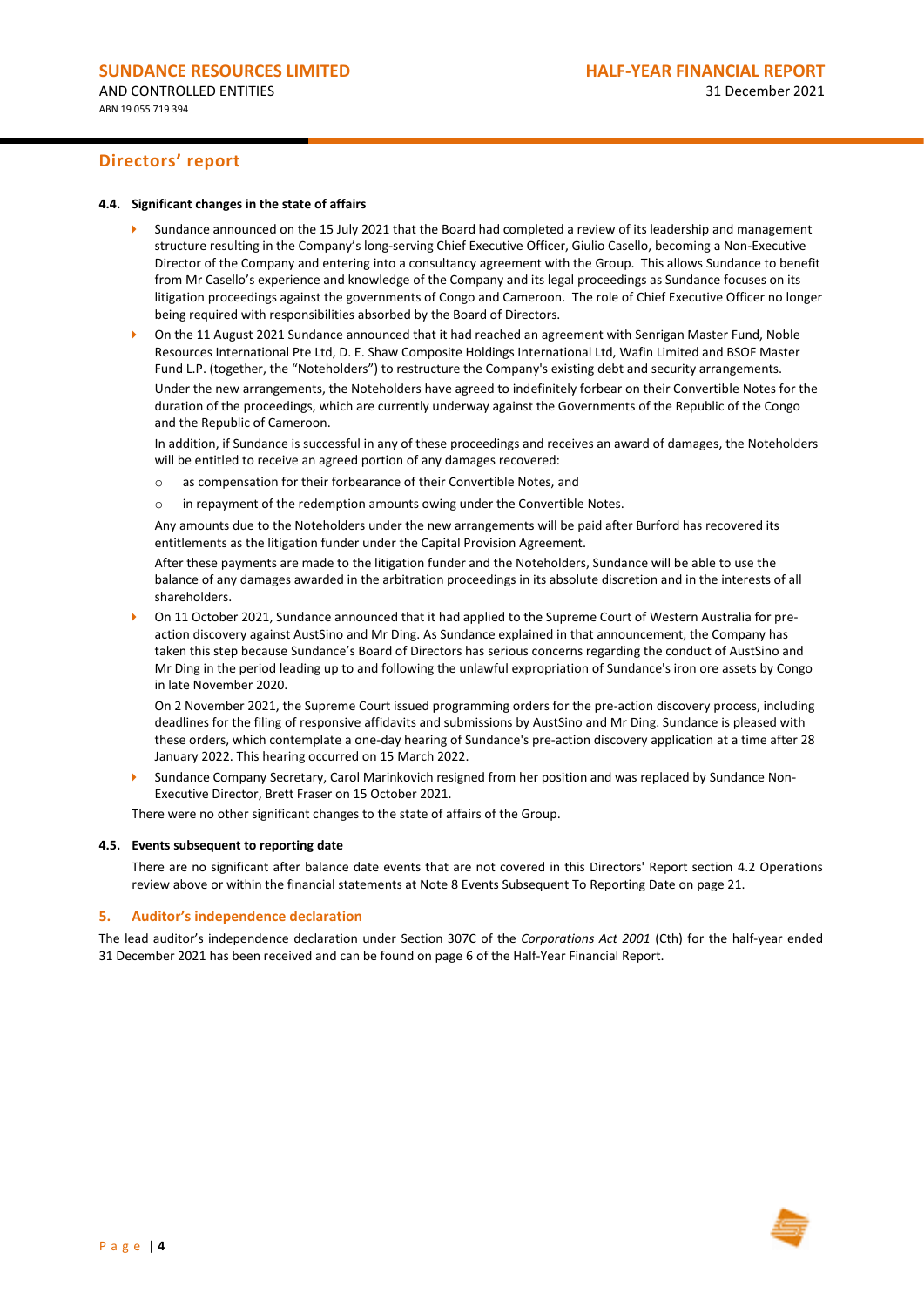# **Directors' report**

This Report of the Directors is signed in accordance with a resolution of directors made pursuant to s.298(2) of the *Corporations Act 2001* (Cth).

David Parte

**DAVID PORTER** Chairman Dated this Wednesday, 4 May 2022

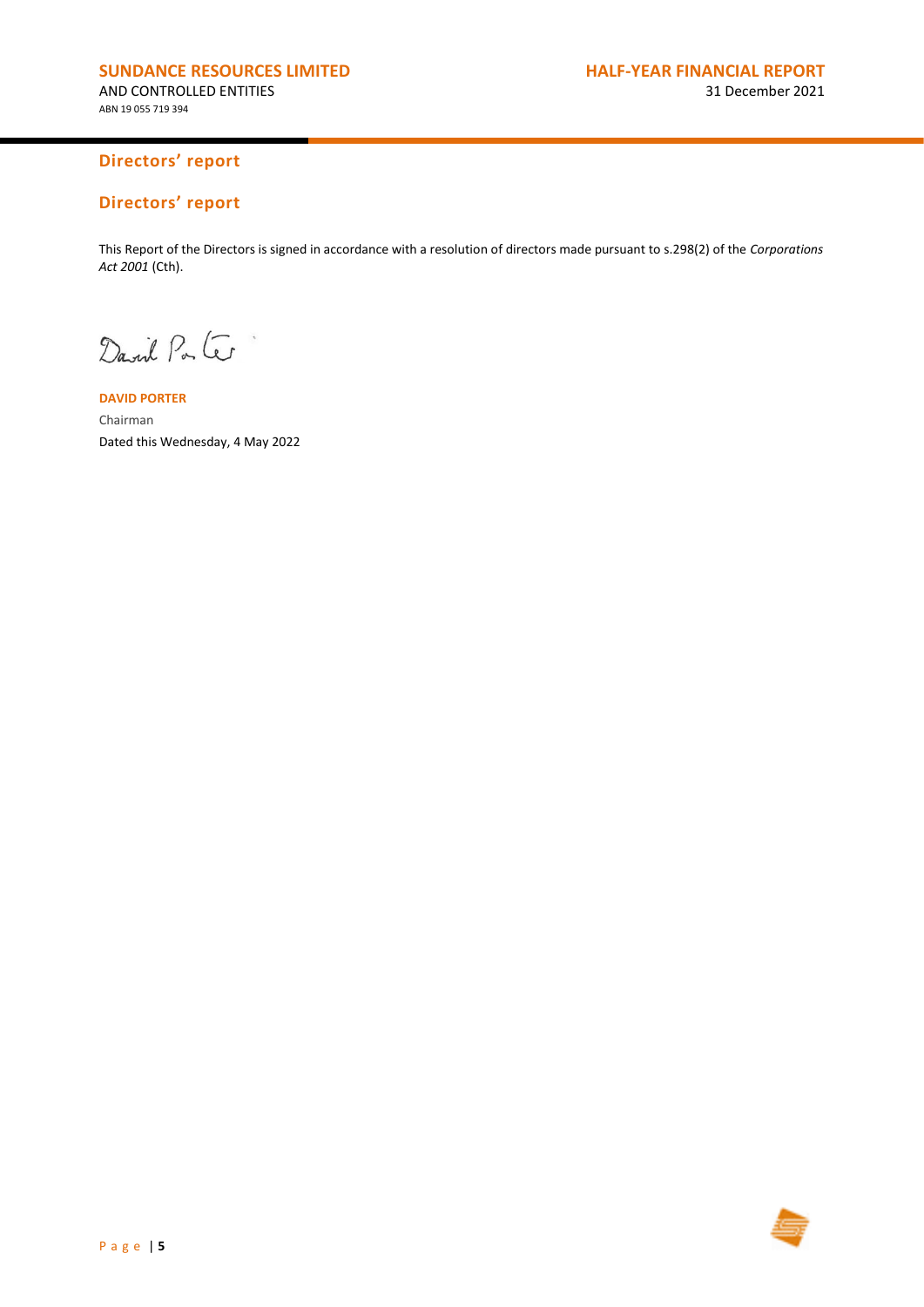# **HALL CHADWICK Z**

To the Board of Directors

### AUDITOR'S INDEPENDENCE DECLARATION UNDER SECTION 307C OF THE **CORPORATIONS ACT 2001**

As lead audit Director for the review of the financial statements of Sundance Resources Limited for the half year ended 31 December 2021, I declare that to the best of my knowledge and belief, there have been no contraventions of:

- the auditor independence requirements of the Corporations Act 2001 in relation to the review; and
- any applicable code of professional conduct in relation to the review.

Yours Faithfully,

Hall Chadwick HALL CHADWICK WA AUDIT PTY LTD

Dated Perth, Western Australia this 4th day of May 2022

Delaurents **MARK DELAURENTIS CA** 

**Director** 

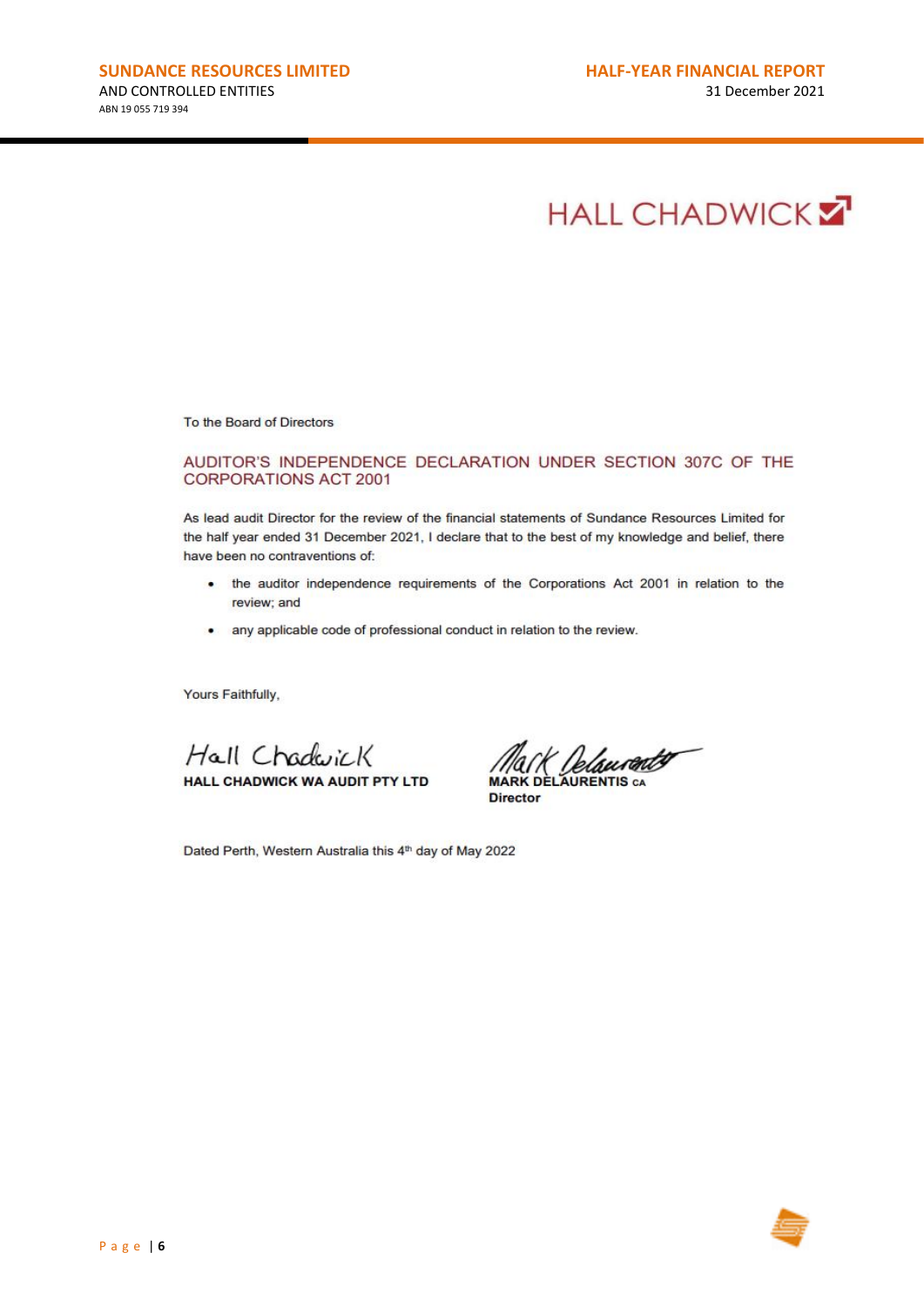# **Consolidated statement of profit or loss and other comprehensive income**

for the half-year ended 31 December 2021

| <b>Note</b>                                                    | 31 Dec 2021 | 31 Dec 2020   |
|----------------------------------------------------------------|-------------|---------------|
|                                                                |             |               |
| <b>Continuing operations</b>                                   |             |               |
| 1.2<br>Other income                                            | 954,288     | 352,936       |
| Shares and cash forfeited by AustSino                          |             | 2,150,000     |
| Administration expense                                         | (73, 147)   | (99, 245)     |
| Consultants fees expensed                                      | (176, 729)  | (87, 687)     |
| Employee and director benefits expense<br>1.3                  | (448, 358)  | (522, 559)    |
| Legal fees                                                     | (275, 260)  | (133, 552)    |
| Listing and registry fees                                      | (10, 349)   | (42, 716)     |
| Occupancy costs                                                | (7, 925)    | (52, 933)     |
| Professional fees                                              | (52, 196)   | (58, 537)     |
| <b>Travel expenses</b>                                         | (1, 540)    | (9, 108)      |
| 3.2<br>Impairment of investment in other entity                |             | (1,400,000)   |
| Other expenses                                                 | (111, 768)  | (211, 624)    |
| Loss from continuing operations before tax                     | (202, 984)  | (115, 025)    |
| Income tax                                                     |             |               |
| Loss from continuing operations net of tax                     | (202, 984)  | (115, 025)    |
| Loss for the period attributable to:                           |             |               |
| Non-controlling interest                                       | (1,096,142) | (1, 108, 149) |
| Owners of the parent                                           | 893,158     | 993,124       |
| <b>Net loss attributed to members</b>                          | (202, 984)  | (115, 025)    |
| Other comprehensive expense, net of income tax                 |             |               |
| Items that may be reclassified subsequently to profit or loss: |             |               |
| Exchange differences on translating foreign operations         | (184, 791)  | (3,583)       |
| Other comprehensive expense for the year, net of tax           | (184, 791)  | (3,583)       |
|                                                                |             |               |
| Total comprehensive expense for the year                       | (387, 775)  | (118, 608)    |
| Total comprehensive income attributable to:                    |             |               |
| Non-controlling interest                                       | (339, 405)  | (279, 950)    |
| Owners of the parent                                           | (48, 370)   | 161,342       |
| Total comprehensive expense attributed to members              | (387, 775)  | (118, 608)    |
| Earnings per share:                                            | ¢           | ¢             |
| Basic and diluted (cents per share)                            | 0.009       | 0.011         |

*The consolidated statement of profit or loss and other comprehensive expense is to be read in conjunction with the accompanying notes.*

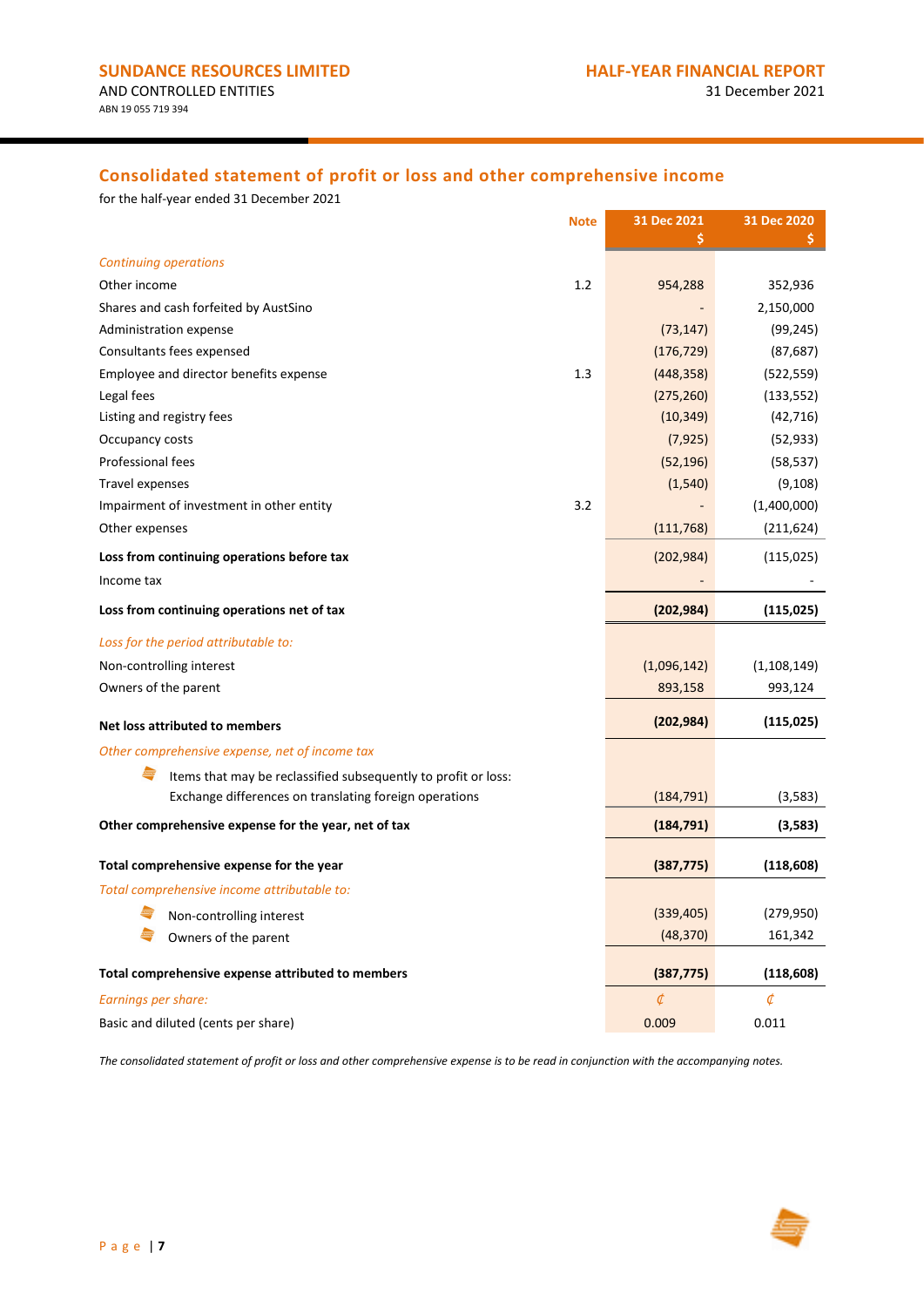# **Consolidated statement of financial position**

as at 31 December 2021

|                                                    | <b>Note</b> | 31 Dec 2021     | 30 Jun 2021     |
|----------------------------------------------------|-------------|-----------------|-----------------|
|                                                    |             | Ś               |                 |
| <b>Current assets</b><br>Cash and cash equivalents | 2.1         | 515,686         | 772,933         |
| Trade and other receivables                        | 2.2         | 53,448          | 211,149         |
| Inventory                                          |             |                 | 746             |
| Other assets                                       |             | 253,513         | 125,656         |
| <b>Total current assets</b>                        |             | 822,647         | 1,110,484       |
| <b>Non-current assets</b>                          |             |                 |                 |
| Investments in other entity                        | 3.2         |                 |                 |
| <b>Total non-current assets</b>                    |             |                 |                 |
| <b>Total assets</b>                                |             | 822,647         | 1,110,484       |
| <b>Current liabilities</b>                         |             |                 |                 |
| Borrowings                                         | 2.3         | 133,556,200     | 133,556,200     |
| Trade and other payables                           | 2.4         | 1,263,571       | 1,125,826       |
| Provisions                                         |             | 77,608          | 194,748         |
| <b>Total current liabilities</b>                   |             | 134,897,379     | 134,876,774     |
| <b>Non-current liabilities</b>                     |             |                 |                 |
| Advance from Litigation Funder                     |             |                 |                 |
|                                                    | 2.3         |                 | 250,000         |
| Provisions                                         |             | 486,954         | 371,111         |
| <b>Total non-current liabilities</b>               |             | 486,594         | 621,111         |
| <b>Total liabilities</b>                           |             | 135,384,333     | 135,497,885     |
| <b>Net assets</b>                                  |             | (134, 561, 686) | (134, 387, 401) |
|                                                    |             |                 |                 |
| Equity                                             |             |                 |                 |
| Issued capital                                     | 4.1         | 432,049,810     | 432,049,810     |
| Reserves                                           |             | 77,159,790      | 77,887,828      |
| <b>Accumulated losses</b>                          |             | (581, 206, 799) | (582,099,957)   |
| Non-controlling interest                           |             | (62, 564, 487)  | (62, 225, 082)  |
| <b>Total equity</b>                                |             | (134, 561, 686) | (134, 387, 401) |

*The consolidated statement of financial position is to be read in conjunction with the accompanying notes.*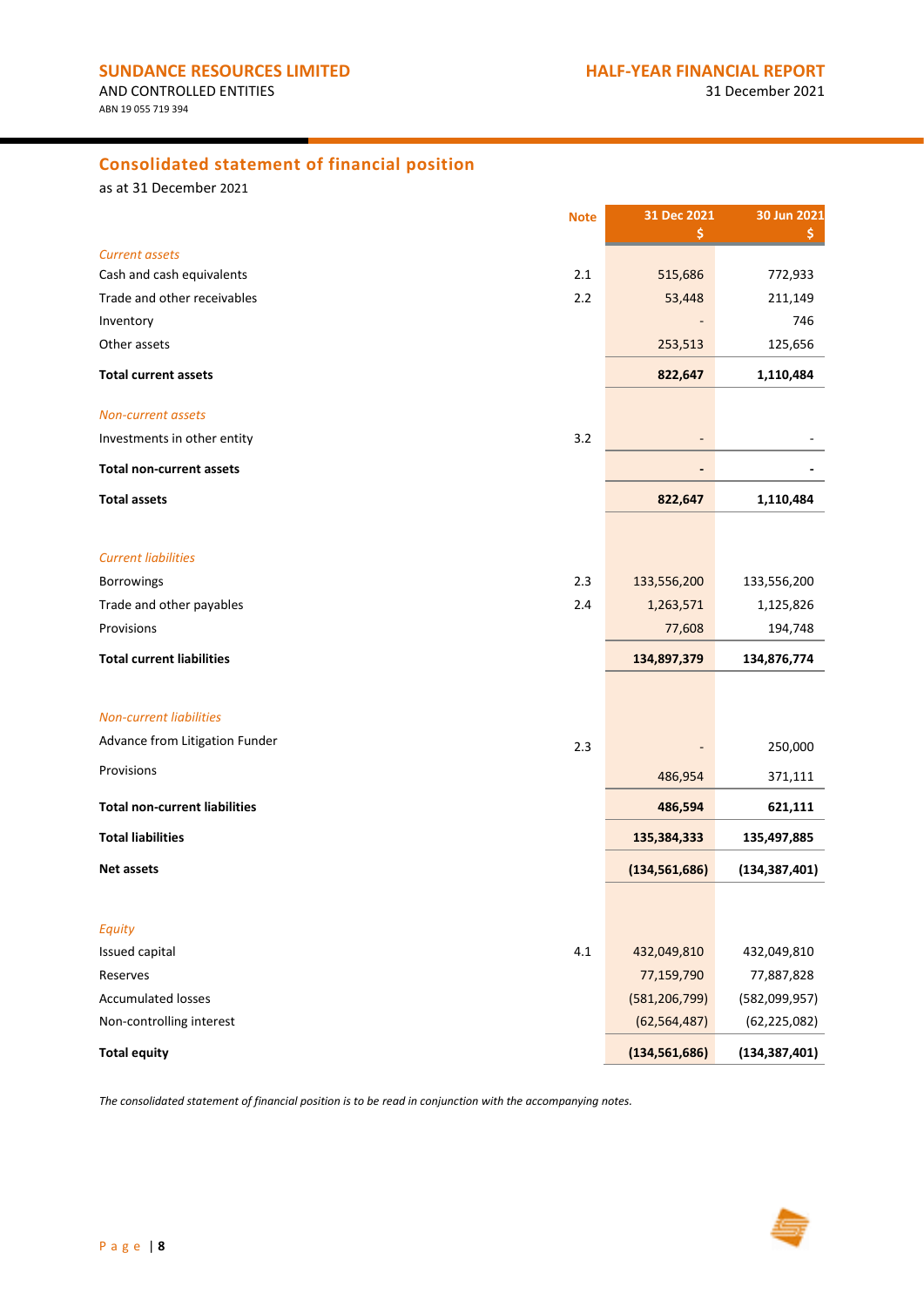# **SUNDANCE RESOURCES LIMITED HALF-YEAR FINANCIAL REPORT**

AND CONTROLLED ENTITIES ABN 19 055 719 394

# **Consolidated statement of changes in equity**

for the half-year ended 31 December 2021

| <b>Note</b>                                     | <b>Issued Capital</b> | <b>Other Equity</b>      | <b>Share</b><br><b>Transactions</b><br><b>With Non-</b><br><b>Controlling</b><br><b>Interests</b> | Foreign<br><b>Exchange</b><br><b>Translation</b><br><b>Reserve</b> | <b>Issue of</b><br><b>Convertible</b><br><b>Notes</b> | <b>Options</b><br>Premium<br><b>Reserve</b> | <b>Share Based</b><br><b>Payments</b><br><b>Reserve</b> | Profit/(Losses) Owners of the | <b>Accumulated Attributable to</b><br>Parent | Non-<br><b>Controlling</b><br>Interest | <b>Total Equity</b> |
|-------------------------------------------------|-----------------------|--------------------------|---------------------------------------------------------------------------------------------------|--------------------------------------------------------------------|-------------------------------------------------------|---------------------------------------------|---------------------------------------------------------|-------------------------------|----------------------------------------------|----------------------------------------|---------------------|
|                                                 | \$                    | S                        | S                                                                                                 |                                                                    | \$                                                    | \$.                                         |                                                         |                               | \$.                                          | Ŝ                                      |                     |
| Balance at 1 July 2020                          | 432,049,810           | 1,400,000                | (11, 160, 000)                                                                                    | 35,787,176                                                         | 24,672,500                                            | 4,518,800                                   | 25,003,036                                              | (582, 669, 259)               | (70, 397, 937)                               | (60, 972, 841)                         | (131, 370, 778)     |
| Loss for the year                               |                       |                          |                                                                                                   |                                                                    |                                                       |                                             |                                                         | 993,124                       | 993,124                                      | (1, 108, 149)                          | (115, 025)          |
| Foreign currency translation                    |                       |                          |                                                                                                   | (831, 782)                                                         |                                                       |                                             |                                                         |                               | (831,782)                                    | 828,199                                | (3,583)             |
| <b>Total comprehensive loss</b><br>for the year | $\blacksquare$        |                          | $\sim$                                                                                            | (831,782)                                                          |                                                       |                                             | $\blacksquare$                                          | 993,124                       | 161,342                                      | (279, 950)                             | (118, 608)          |
| Transaction with owners,<br>directly in equity  |                       |                          |                                                                                                   |                                                                    |                                                       |                                             |                                                         |                               |                                              |                                        |                     |
| Forfeiture of shares                            |                       | (1,400,000)              |                                                                                                   |                                                                    |                                                       |                                             |                                                         |                               |                                              | $\overline{\phantom{a}}$               | (1,400,000)         |
| <b>Balance at 31 December</b>                   | 432,049,810           |                          | (11, 160, 000)                                                                                    | 34,955,394                                                         | 24,672,500                                            | 4,518,800                                   | 25,003,036                                              | (581, 676, 135)               | (71, 636, 595)                               | (61, 252, 791)                         | (132, 889, 386)     |
|                                                 |                       |                          |                                                                                                   |                                                                    |                                                       |                                             |                                                         |                               |                                              |                                        |                     |
| Balance at 1 July 2021                          | 432,049,810           | $\overline{\phantom{a}}$ | (11, 160, 000)                                                                                    | 34,758,982                                                         | 24,672,500                                            | 4,518,800                                   | 25,097,546                                              | (582,099,957)                 | (72, 162, 319)                               | (62, 225, 082)                         | (134, 387, 401)     |
| Loss for the year                               |                       |                          |                                                                                                   |                                                                    |                                                       |                                             |                                                         | 893,158                       | 893,158                                      | (1,096,142)                            | (202, 984)          |
| Foreign currency loss                           |                       |                          |                                                                                                   | (941, 528)                                                         |                                                       |                                             |                                                         |                               | (941, 528)                                   | 756,737                                | (184, 791)          |
| <b>Total comprehensive loss</b><br>for the year |                       |                          | $\sim$                                                                                            | (941, 528)                                                         |                                                       |                                             |                                                         | 893,158                       | (48, 370)                                    | (339, 405)                             | (387, 775)          |
| Transaction with owners,<br>directly in equity  |                       |                          |                                                                                                   |                                                                    |                                                       |                                             |                                                         |                               |                                              |                                        |                     |
| Share based payments                            |                       |                          |                                                                                                   |                                                                    |                                                       |                                             | 213,490                                                 |                               | 213,490                                      |                                        | 213,490             |
| <b>Balance at 31 December</b>                   | 432,049,810           |                          | (11, 160, 000)                                                                                    | 33,817,454                                                         | 24,672,500                                            | 4,518,800                                   | 25,311,036                                              | (581, 206, 799)               | (71, 997, 199)                               | (62, 564, 487)                         | (134, 561, 686)     |

*The consolidated statement of changes in equity is to be read in conjunction with the accompanying notes.*

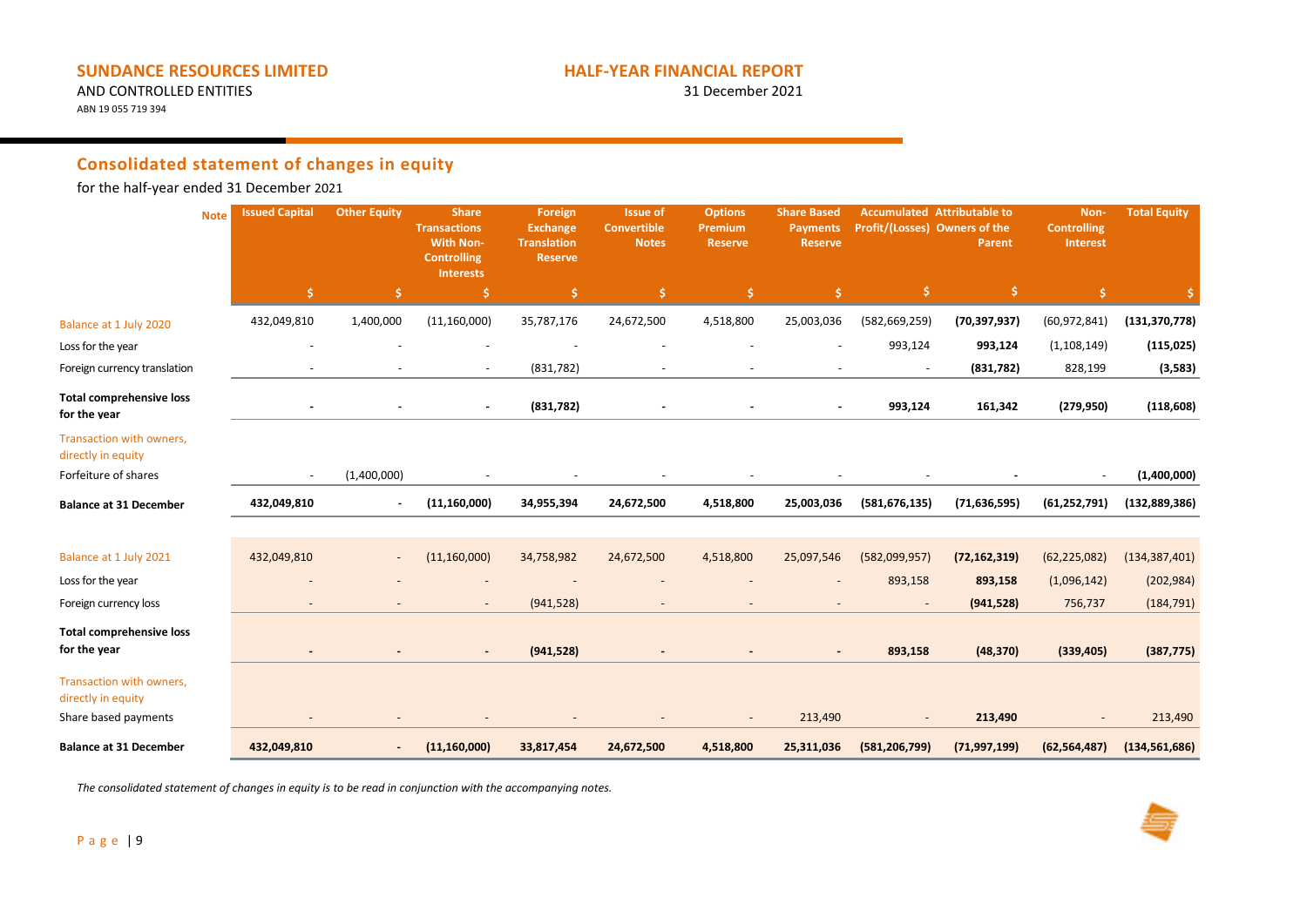# **Consolidated statement of cash flows**

for the half-year ended 31 December 2021

| <b>Note</b>                                             | 31 Dec 2021 | 31 Dec 2020   |
|---------------------------------------------------------|-------------|---------------|
| Cash flows from operating activities                    |             |               |
| Payments to suppliers and employees                     | (1,054,828) | (1, 391, 895) |
| Receipts from others                                    | 31,574      | 1,102,484     |
| Receipts from litigation funder                         | 769,383     |               |
| Interest received                                       | 24          | 452           |
| Interest and borrowing costs                            | (2,764)     |               |
| Net cash used in operating activities                   | (256, 611)  | (288, 959)    |
| Cash flows from financing activities                    |             |               |
| Proceeds from issue of shares                           |             |               |
| Net cash provided by financing activities               |             |               |
|                                                         |             |               |
| Net increase/(decrease) in cash held                    | (256, 611)  | (288, 959)    |
| Cash and cash equivalents at the beginning of the year  | 772,933     | 753,385       |
| Effects of exchange rates on cash and cash equivalents  | (636)       | (1, 398)      |
| Cash and cash equivalents at the end of the year<br>2.1 | 515,686     | 463,028       |

*The consolidated statement of cash flows is to be read in conjunction with the accompanying notes.*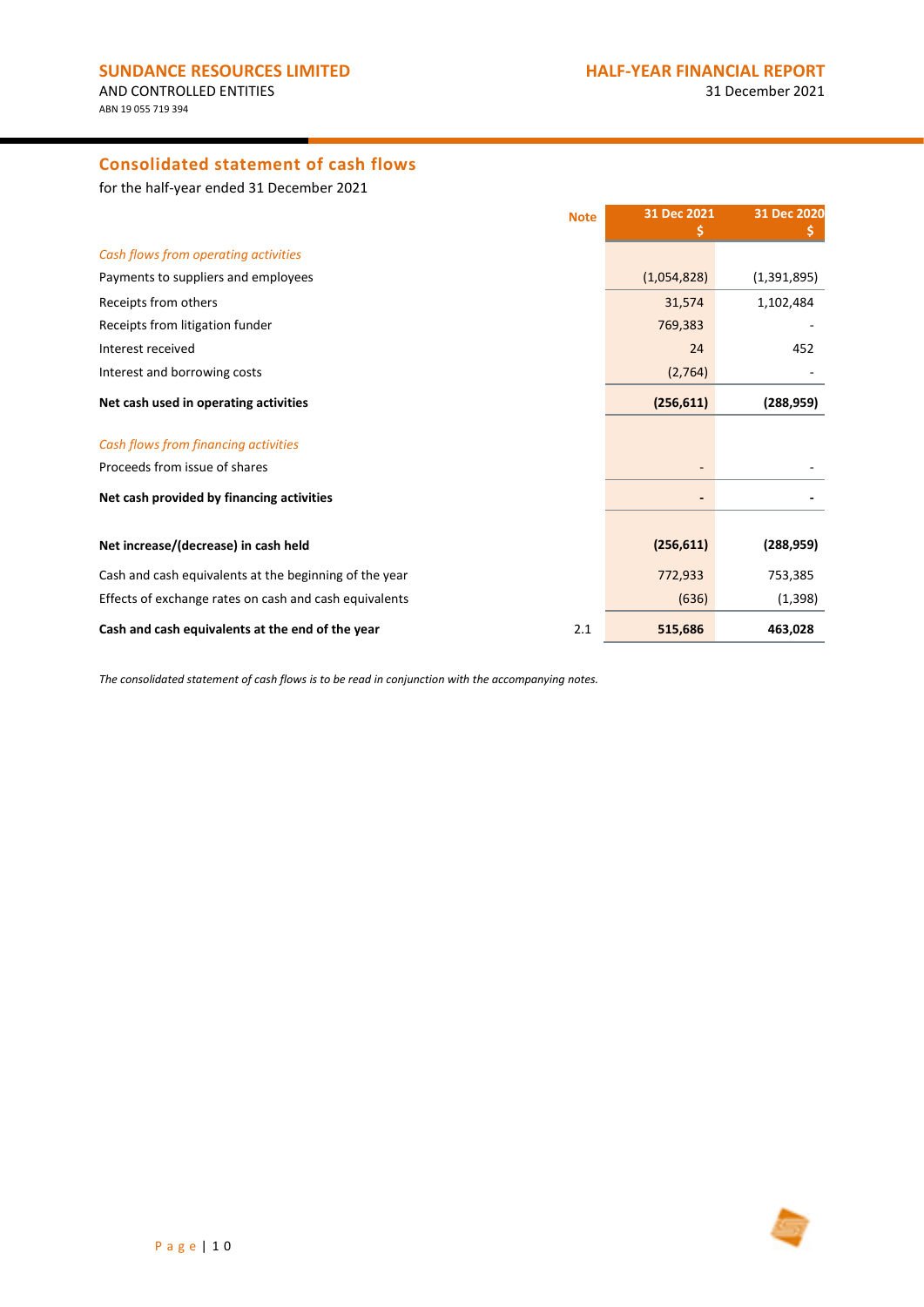for the year ended 31 December 2021

In preparing the 31 December 2021 financial statements, Sundance Resources Limited has grouped notes into sections under five key categories:

Significant accounting policies specific to each note are included within that note. Accounting policies that are determined to be non-significant are not included in the financial statements.

The presentation of the notes to the financial statements has changed from the prior year and is supported by the IASB's Disclosure Initiative. As part of this project, the AASB made amendments to AASB 101 *Presentation of Financial Statements* which have provided preparers with more flexibility in presenting the information in their financial reports.

The financial report is presented in Australian dollars, except where otherwise stated.

#### **The registered office and principal place of business of the**

| <b>Company is:</b> |                               |
|--------------------|-------------------------------|
| Address:           |                               |
| Street:            | 45 Ventnor Avenue             |
|                    | WEST PERTH WA 6005            |
| Telephone:         | +61 (0)8 9220 2300            |
| Email:             | info@sundanceresources.com.au |

### **SECTION A. HOW THE NUMBERS ARE CALCULATED**

*This section provides additional information about those individual line items in the financial statements that the directors consider most relevant in the context of the operations of the entity, including:*

- *(a) accounting policies that are relevant for an understanding of the items recognised in the financial statements. These cover situations where the accounting standards either allow a choice or do not deal with a particular type of transaction*
- *(b) analysis and sub-totals, including segment information*
- (c) *information about estimates and judgements made in relation to particular items.*

#### **Note 1 Loss before income tax**

The following significant revenue and expense items are relevant in explaining the financial performance:

#### **1.1 Pass-through arrangement**

Within the loss from continuing operations there is a netting off of revenue and expenditure under a pass-through arrangement. Costs that are reasonably incurred by Sundance in order to expedite the successful litigation of the governments of Congo and Cameroon are recovered from Burford under the funding agreement.

Clifford Chance has been engaged by Sundance to represent them in legal proceedings. Costs incurred by Clifford Chance are invoiced to Sundance and paid directly by Burford. Due to the commercial sensitivity of these cases the total amount of legal fees under this pass-through arrangement have not been disclosed.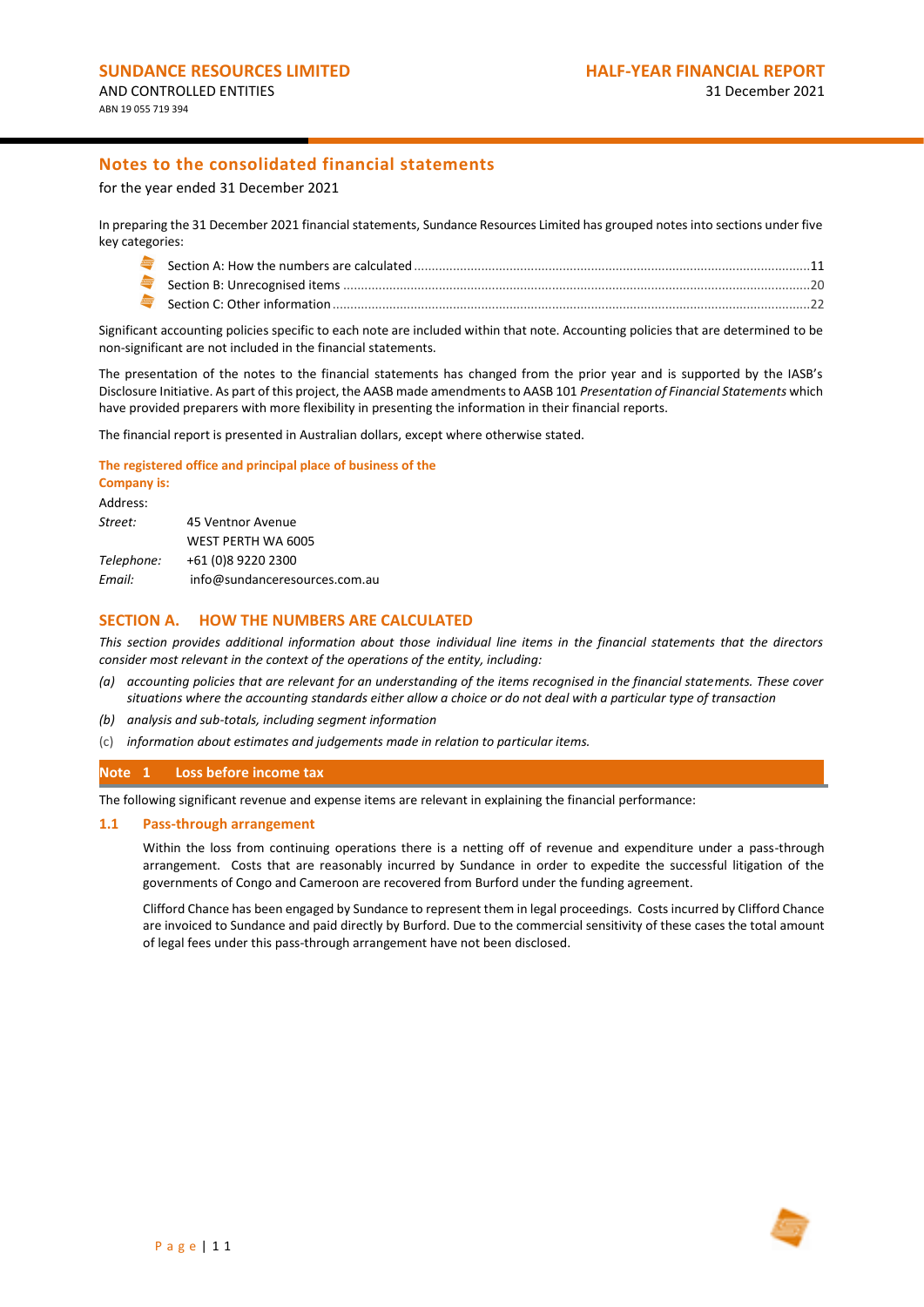for the year ended 31 December 2021

<span id="page-14-0"></span>

| Note 1 |   | Loss before income tax (continued)      | 31 Dec 2021<br>\$ | 31 Dec 2020 |
|--------|---|-----------------------------------------|-------------------|-------------|
| 1.2    |   | Other income from continuing operations |                   |             |
|        |   | 1.2.1<br>Government assistance COVID 19 |                   | 87,500      |
|        | 5 | 1.2.2<br>Litigation funding             | 888,180           |             |
|        |   | Shares and cash forfeited               |                   | 2,150,000   |
|        | 5 | Insurance premium refund                | ٠                 | 248,890     |
|        | S | Interest revenue                        | 24                | 452         |
|        |   | Other income                            | 66,084            | 16,094      |
|        |   |                                         | 954,288           | 2,502,936   |

#### 1.2.1 *Covid 19 government assistance*

<span id="page-14-1"></span>The Group benefited from the government's temporary Cash Flow Boost support package designed to assist businesses manage cash flow challenges and help retain employees during the economic downturn associated with COVID-19. Eligible businesses who employed staff received cash flow boosts delivered as credits via the activity statement system (not as direct payments to the business). The cash flow boost payments were made in two stages. The initial cash flow boost was based on the amount of the Company's PAYG withholding for the period April to June 2020. Eligible businesses that withheld tax on their employees' salary and wages received a credit equal to 100% of the amount withheld to a maximum payment of \$50,000. The second payments were made for the July to September 2020 quarter. Eligible businesses received an additional payment equal to the total that they had been paid in the first round of payments to a maximum of \$50,000, regardless of the amount of PAYG tax actually paid to the Australian Taxation Office (ATO).

#### <span id="page-14-2"></span>1.2.2 *Litigation funding*

Non-recourse funding provided by Burford to cover legal fees and other costs of arbitration.

Initial advance of \$250,000 received in June 2021 from Burford was recognised in the Annual Financial Report for the year ended 30 June 2021 as a non-current liability. In August 2021 Sundance subsequently reached an agreement with the note holders to restructure the company's existing debt and security arrangements. Following execution of this agreement the repayment of this funding became non-recourse in nature and treated as income.

#### 1.2.3 *AustSino shares forfeited*

AustSino provided \$2.15m in funding to Sundance which was repayment in cash or equity on the condition that the Sundance Agreement completed by 30 November 2020. The issue price of the shares was \$0.0045 per share and was held pending in an equity reserve. Since the agreement did not complete this funding has now been recognised as revenue for Sundance.

#### 1.2.4 *Accounting Policy – Revenue recognition*

Revenue is measured based on the consideration to which the Group expects to be entitled in a contract with a customer and excludes amounts collected on behalf of third parties. The Group recognises revenue when it transfers control of a product or service to a customer.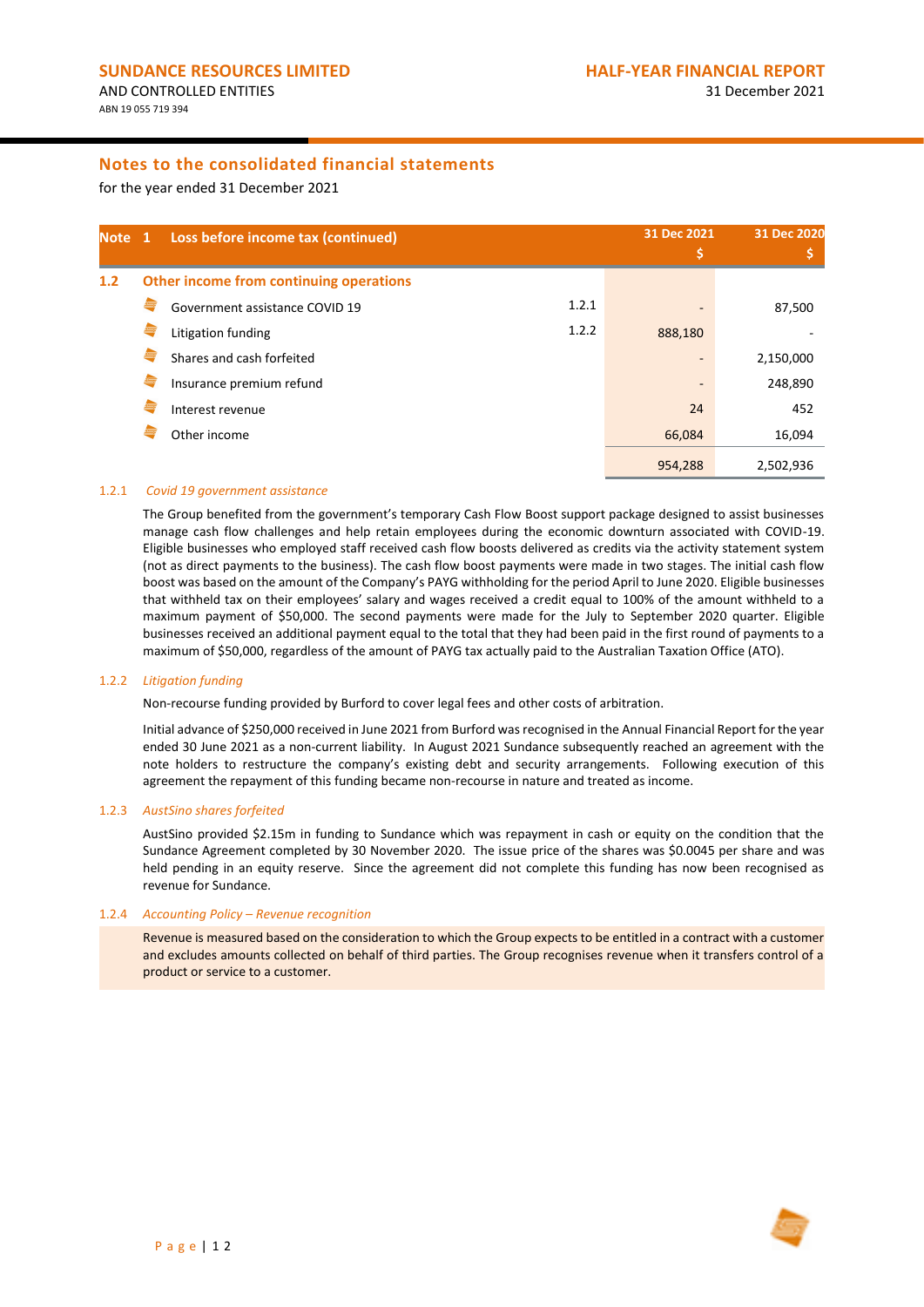for the year ended 31 December 2021

<span id="page-15-0"></span>

| Note <sub>1</sub> |   | Loss before income tax (continued)     | 31 Dec 2021 | 31 Dec 2020 |
|-------------------|---|----------------------------------------|-------------|-------------|
| 1.3               |   | <b>Employee and director benefits:</b> |             |             |
|                   | 夸 | Share based payment                    | 213,490     |             |
|                   | 与 | Salaries and wages                     | 89,204      | 394,546     |
|                   | 与 | Non-executive Directors' fees          | 127,083     | 95,000      |
|                   |   | Superannuation                         | 18,581      | 33,013      |
|                   |   |                                        | 448,358     | 522,559     |

#### 1.3.1 *Accounting Policy – Wages and salaries, annual leave and sick leave*

Liabilities for wages and salaries, including non-monetary benefits, annual leave and accumulating sick leave expected to be settled within 12 months of the reporting date are recognised in other payables in respect of employees' services up to the reporting date and are measured at the amounts expected to be paid when the liabilities are settled.

<span id="page-15-1"></span>

| <b>Note</b> | <b>Financial assets and financial liabilities</b><br>$\overline{2}$ | 31 Dec 2021 | 31 Dec 2020 |
|-------------|---------------------------------------------------------------------|-------------|-------------|
| 2.1         | <b>Cash and cash equivalents</b>                                    |             |             |
|             | Cash at bank and on hand                                            | 515,686     | 772,933     |
|             |                                                                     | 515,686     | 772,933     |
| 2.2         | <b>Trade and other receivables</b>                                  | 31 Dec 2021 | 30 Jun 2021 |
| 2.2.1       | Current                                                             |             |             |
|             | Other receivables                                                   | 53,448      | 211,149     |
|             |                                                                     | 53,448      | 211,149     |

#### <span id="page-15-2"></span>2.2.2 At reporting date, there are no receivables past their due date.

#### 2.2.3 *Accounting Policy*

Trade receivables are generally due for settlement within 30 days. Receivables expected to be collected within 12 months of the end of the reporting period are classified as current assets. All other receivables are classified as noncurrent assets.

Trade and other receivables are initially recognised at fair value and subsequently measured at amortised cost using the effective interest method, less any allowance for expected credit losses. Allowance for expected credit losses of trade receivables is continually reviewed and those that are considered to be uncollectible are written off by reducing the carrying amount directly. An allowance account is used when there is objective evidence that the Group will not be able to collect all amounts due according to the original contractual terms. Factors considered by the Group in making this determination include known significant financial difficulties of the debtor, review of financial information and significant delinquency in making contractual payments to the Group. The allowance is set equal to the difference between the carrying amount of the receivable and the present value of estimated future cash flows, discounted at the original effective interest rate. Where receivables are short-term discounting is not applied in determining the allowance.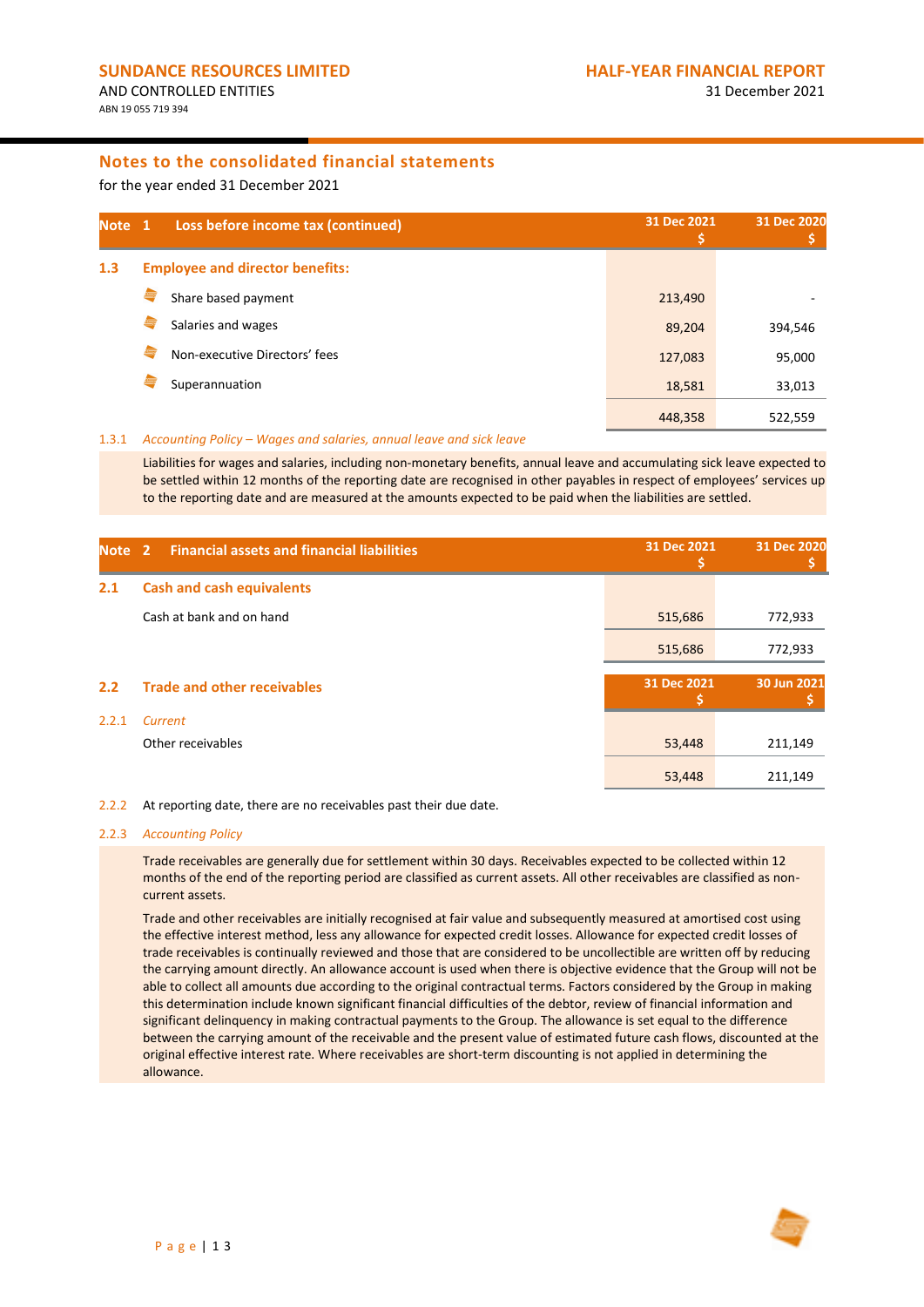for the half-year ended 31 December 2021

<span id="page-16-0"></span>

| Note 2 | <b>Financial assets and financial liabilities (continued)</b> |       |             |             |
|--------|---------------------------------------------------------------|-------|-------------|-------------|
| 2.3    | <b>Borrowings</b>                                             |       | 31 Dec 2021 | 30 Jun 2021 |
| 2.3.1  | Current:                                                      |       |             |             |
|        | Convertible Note - Debt Liability                             | 2.3.2 | 132,556,200 | 132,556,200 |
|        | Loan from investor                                            | 2.3.3 | 1,000,000   | 1,000,000   |
|        |                                                               |       | 133,556,200 | 133,556,200 |

#### <span id="page-16-1"></span>2.3.2 *Restructure of Arrangement With Noteholders*

Sundance and its Noteholders have agreed a method in which the Convertible Notes will be converted to a waterfall payment system based on litigation proceeds.

Under the new arrangements, the Noteholders have agreed to indefinitely forbear on their Convertible Notes for the duration of the proceedings, which are currently underway against the Governments of the Republic of the Congo and the Republic of Cameroon.

In addition, if Sundance is successful in any of these proceedings and receives an award of damages, the Noteholders will be entitled to receive an agreed portion of any damages recovered

- as compensation for their forbearance of their Convertible Notes, and
- $\blacktriangleright$ in repayment of the redemption amounts owing under the Convertible Notes.

Essentially, the agreed portion of damages to which the Noteholders are entitled corresponds to the amount of damages awarded to Sundance, with Sundance's recovery increasing as the amount of damages awarded in any of the proceedings increases.

Any amounts due to the Noteholders under the new arrangements will be paid after Burford has recovered its entitlements as the litigation funder under the Capital Provision Agreement.

After these payments are made to the litigation funder and the Noteholders, Sundance will be able to use the balance of any damages awarded in the arbitration proceedings in its absolute discretion and in the interests of all shareholders.

In the event that the Noteholders, after receiving independent legal advice, believe that the proceedings will not result in a threshold amount of payment to the Noteholders the Noteholders may, but are not obligated to, reinstate the Convertible Notes.

The liabilities recognised approximate fair value given the current circumstances at this point in time and will be reviewed if the success of litigation increases.

#### <span id="page-16-2"></span>2.3.3 *Loan from Investor*

Short term loan funding facility received from existing noteholder Senrigan to ensure that Sundance had adequate working capital. This facility had the option of paying the loan back (with 15% interest) within 12 months of signing the term sheet or if not repaid would revert to the same terms as the CPA with Burford. The loan was not repaid and became a non-recourse loan upon signing the CPA on 10 August 2021.

As part of the revised arrangements Senrigan is entitled to receive an amount equal to the funds drawn down under the facility if Sundance is successful in receiving damages from legal proceedings.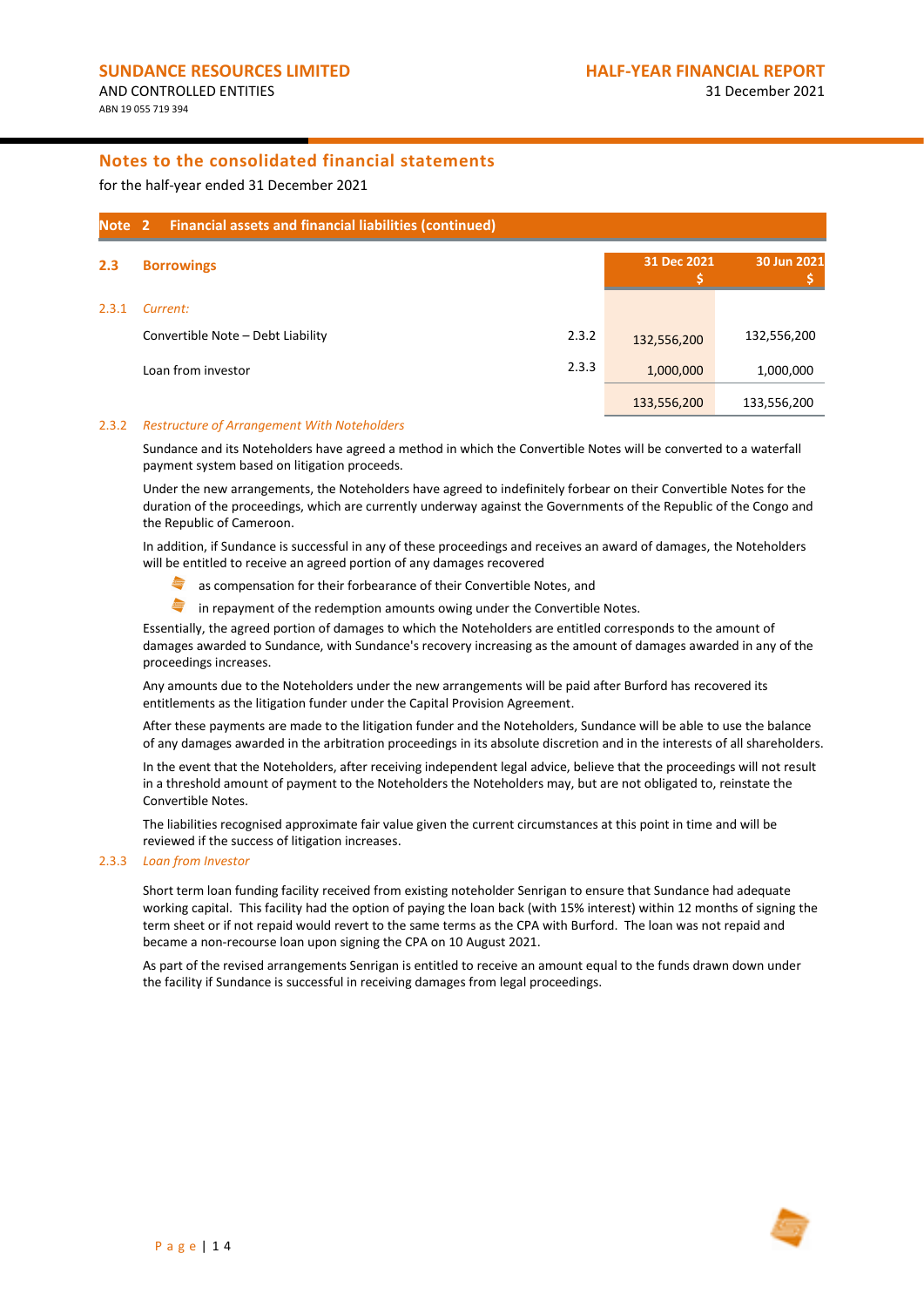for the half-year ended 31 December 2021

### **Note 2 Financial assets and financial liabilities (continued)**

### **2.3 Borrowings (continued)**

#### <span id="page-17-0"></span>2.3.4 *Fair Values*

Settlement liabilities have been fair valued at the current carrying amount. The arrangements under the litigation funding agreement and waterfall agreement outline the right to receive funds from proceeds arising from legal proceedings. At this point in time the outcome of the legal action is uncertain and the likelihood of recovering funds from the governments of Congo and Cameroon is unknown. The liabilities recognised approximate fair value given the current circumstances at this point in time and will be reviewed if the success of litigation increases.

#### 2.3.5 *Accounting Policy*

#### **Financial liabilities**

#### **Initial recognition and measurement**

Financial liabilities are classified, at initial recognition, as financial liabilities at fair value through profit or loss, loans and borrowings, payables, or as derivatives designated as hedging instruments in an effective hedge, as appropriate.

All financial liabilities are recognised initially at fair value and, in the case of loans and borrowings and payables, net of directly attributable transaction costs.

The Group's financial liabilities include trade and other payables, loans and borrowings including bank overdrafts, and derivative financial instruments.

#### **Subsequent measurement**

For purposes of subsequent measurement, financial liabilities are classified in two categories:

- Financial liabilities at fair value through profit or loss
- Financial liabilities at amortised cost (loans and borrowings)

#### **Financial liabilities at fair value through profit or loss**

Financial liabilities at fair value through profit or loss include financial liabilities held for trading and financial liabilities designated upon initial recognition as at fair value through profit or loss.

Financial liabilities are classified as held for trading if they are incurred for the purpose of repurchasing in the near term. This category also includes derivative financial instruments entered into by the Group that are not designated as hedging instruments in hedge relationships as defined by IFRS 9. Separated embedded derivatives are also classified as held for trading unless they are designated as effective hedging instruments.

Gains or losses on liabilities held for trading are recognised in the statement of profit or loss.

Financial liabilities designated upon initial recognition at fair value through profit or loss are designated at the initial date of recognition, and only if the criteria in IFRS 9 are satisfied. The Group has not designated any financial liability as at fair value through profit or loss.

#### **Financial liabilities at amortised cost (loans and borrowings)**

This is the category most relevant to the Group. After initial recognition, interest-bearing loans and borrowings are subsequently measured at amortised cost using the EIR method. Gains and losses are recognised in profit or loss when the liabilities are derecognised as well as through the EIR amortisation process.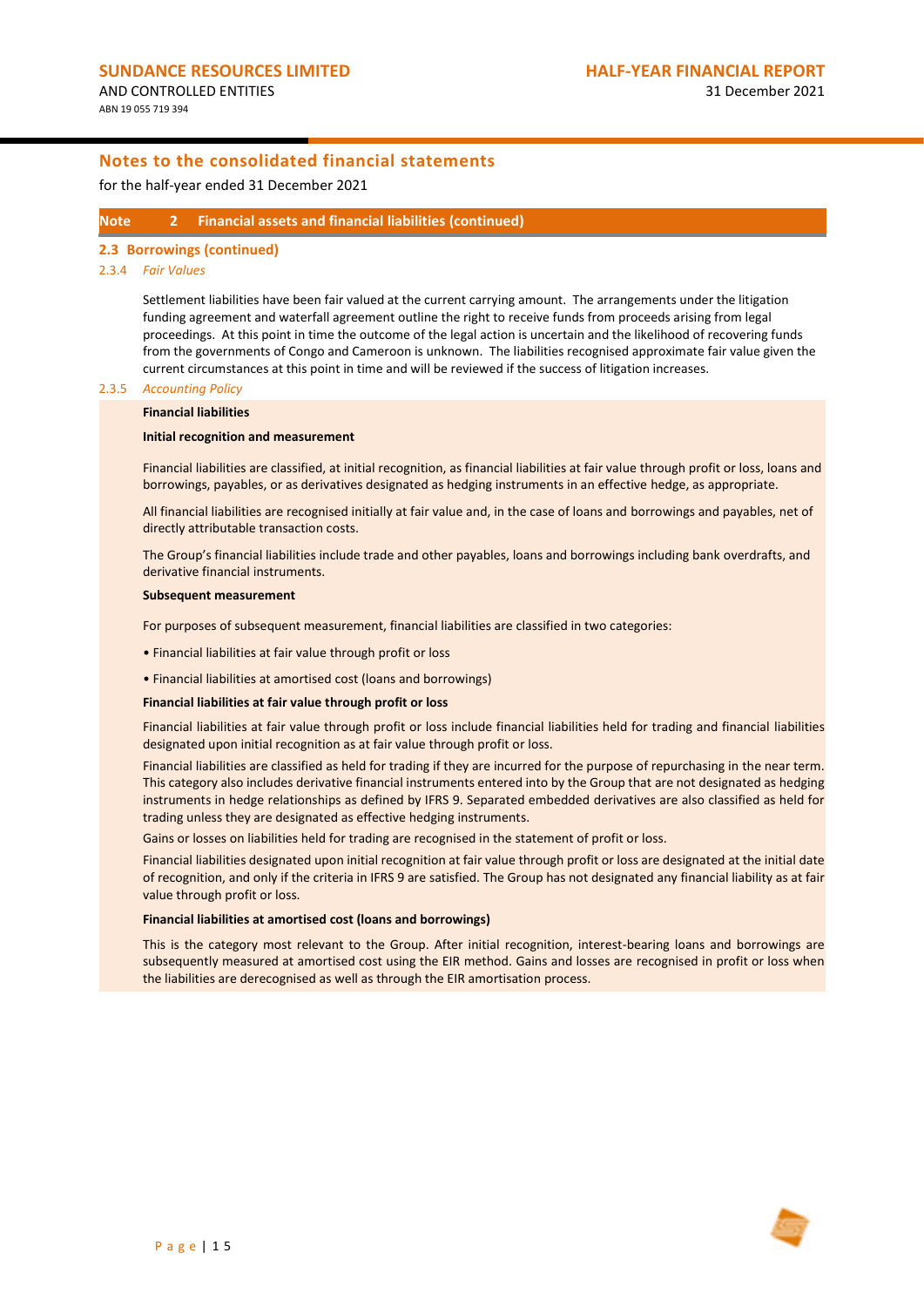**\$**

**30 Jun 2021 \$**

# **Notes to the consolidated financial statements**

for the half-year ended 31 December 2021

#### **Note 2 Financial assets and financial liabilities (continued)**

<span id="page-18-0"></span>

| 2.4   | <b>Trade and other payables</b>    | 31 Dec 2021 | 30 Jun 2021 |
|-------|------------------------------------|-------------|-------------|
| 2.4.1 | Current:                           |             |             |
|       | <b>Unsecured</b>                   |             |             |
|       | Trade creditors                    | 1,002,321   | 626,799     |
|       | Sundry payables and accruals       | 261,250     | 499,027     |
|       | <b>Total unsecured liabilities</b> | 1,263,571   | 1,125,826   |

#### 2.4.2 *Accounting Policy*

These amounts represent liabilities for goods and services provided to the consolidated entity prior to the end of the financial year and which are unpaid. The amounts are unsecured and are usually paid within 30 days of recognition.

Trade and other payables are classified as financial liabilities. Financial liabilities are measured at amortised cost using the effective interest method.

# **2.5 Litigation Funding 31 Dec 2021**

#### 2.5.1 *Non-Current:*

| Non-Current:                          |       |                          |         |
|---------------------------------------|-------|--------------------------|---------|
| Unsecured                             |       |                          |         |
| <b>Advance from Litigation Funder</b> | 2.3.3 | $\overline{\phantom{a}}$ | 250,000 |
| Total unsecured liabilities           |       | $\overline{\phantom{0}}$ | 250,000 |

#### 2.5.2 *Funding Arrangement*

Non-recourse funding provided by Burford to cover legal fees and other costs of arbitration.

Initial advance of \$250,000 received in June 2021 from Burford was recognised in the Annual Financial Report for the year ended 30 June 2021 as a non-current liability. In August 2021 Sundance subsequently reached an agreement with the note holders to restructure the company's existing debt and security arrangements. Following execution of this agreement the repayment of this funding became non-recourse in nature and treated as income.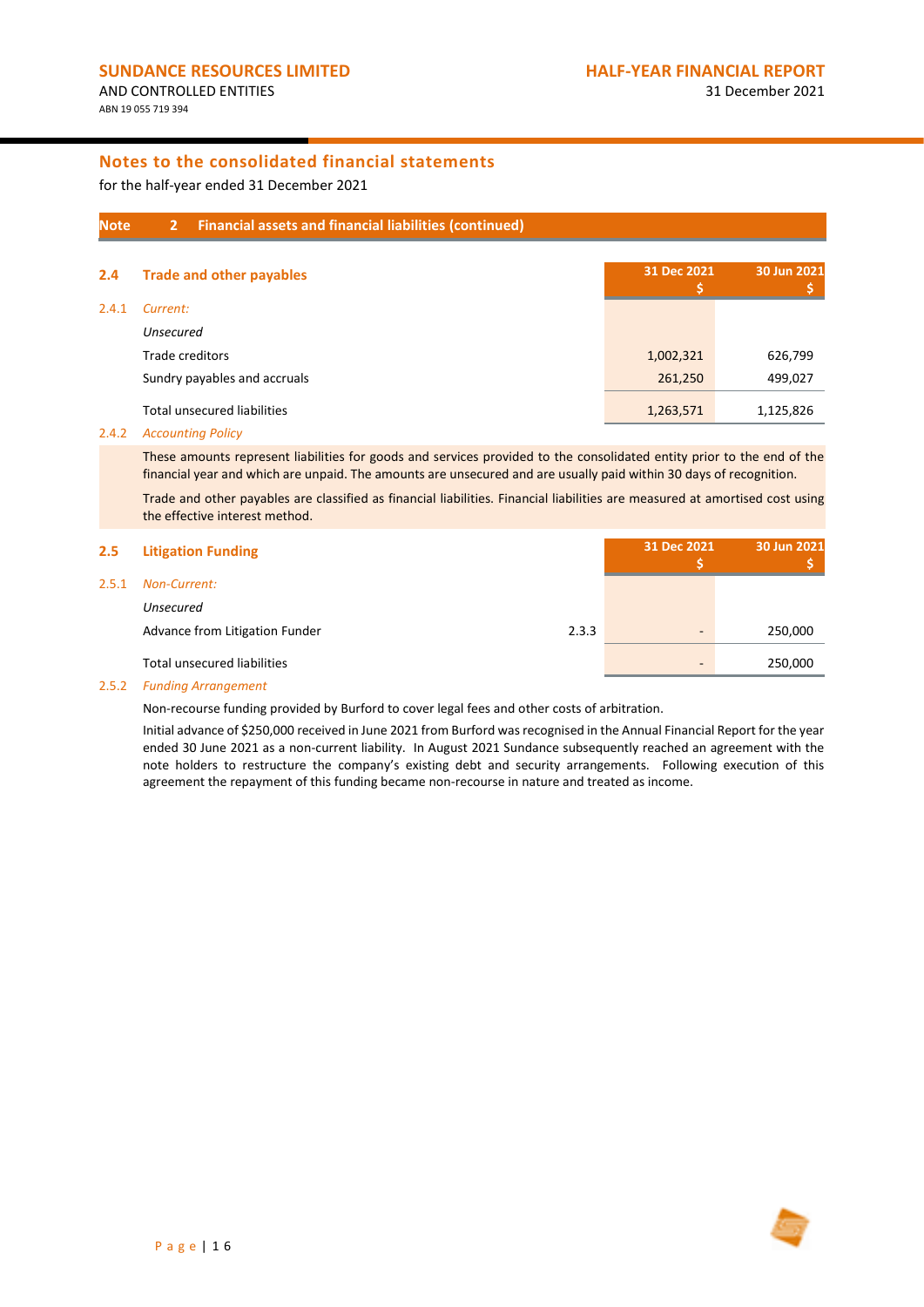for the half-year ended 31 December 2021

| Note 3 | <b>Non-financial assets and financial liabilities</b> |                 |                 |
|--------|-------------------------------------------------------|-----------------|-----------------|
|        | 3.1 Mine development assets                           | 31 Dec 2021     | 30 Jun 2021     |
| 3.1.1  | <b>Mbalam-Nabeba Iron Ore Project:</b>                |                 |                 |
|        | Carrying amount of asset                              | 187,542,141     | 187,542,141     |
|        | Project impairment                                    | (187, 542, 141) | (187, 542, 141) |
|        |                                                       |                 |                 |

At 31 December 2021, the Company held a 90% interest in Cam Iron S.A. which holds a 100% interest in the Project in Cameroon and an 85% interest in Congo Iron S.A. which holds a 100% interest in the Project in Congo.

The mine development assets were fully impaired in 2020 following the expiry of the Mbalam Convention. With expropriation of the Congo asset by the Government of Congo, the assets will continue to be fully impaired.

#### 3.1.2 *Accounting Policy*

Capitalised mine development expenditure is recognised at cost less accumulated amortisation and any impairments. Where commercial production in an area of interest has commenced, the associated costs, together with any forecast future capital expenditure necessary to develop proved and probable reserves, are amortised over the estimated economic life of the mine on a units-of-production basis. Changes in factors such as estimates of proved and probable reserves that affect unit-of production calculations are dealt with on a prospective basis. The application of this policy requires management to make certain estimates and assumptions as to future events and circumstances, in particular, the assessment of whether economic quantities of reserves are found and the future US\$ iron ore price and ability of the entity to recoup the expenditure through successful development of the area. Any such estimates and assumptions may change as new information becomes available. If, after having capitalised expenditure under this policy, the Directors conclude that the Group is unlikely to recover the expenditure by future exploitation or sale, then the relevant capitalised amount will be written off to the income statement.

At each reporting date, the Group reviews the carrying amounts of its assets to determine whether there is any indication that those assets have suffered an impairment loss. If any such indication exists, the recoverable amount of the asset is estimated in order to determine the extent of the impairment loss (if any). Where the asset does not generate cash flows that are independent from other assets, the Group estimates the recoverable amount of the cash-generating unit to which the asset belongs. Where a reasonable and consistent basis of allocation can be identified, corporate assets are also allocated to individual cash-generating units, or otherwise they are allocated to the smallest group of cash-generating units for which a reasonable and consistent allocation basis can be identified.

Recoverable amount is the higher of fair value less costs to sell and value in use. In assessing value in use, the estimated future cash flows are discounted to their present value using a pre-tax discount rate that reflects current market assessments of the time value of money and the risks specific to the asset for which the estimates of future cash flows have not been adjusted.

If the recoverable amount of an asset (or cash-generating unit) is estimated to be less than its carrying amount, the carrying amount of the asset (cash-generating unit) is reduced to its recoverable amount. An impairment loss is recognised immediately in profit or loss, unless the relevant asset is carried at revalued amount, in which case the impairment loss is treated as a revaluation decrease.

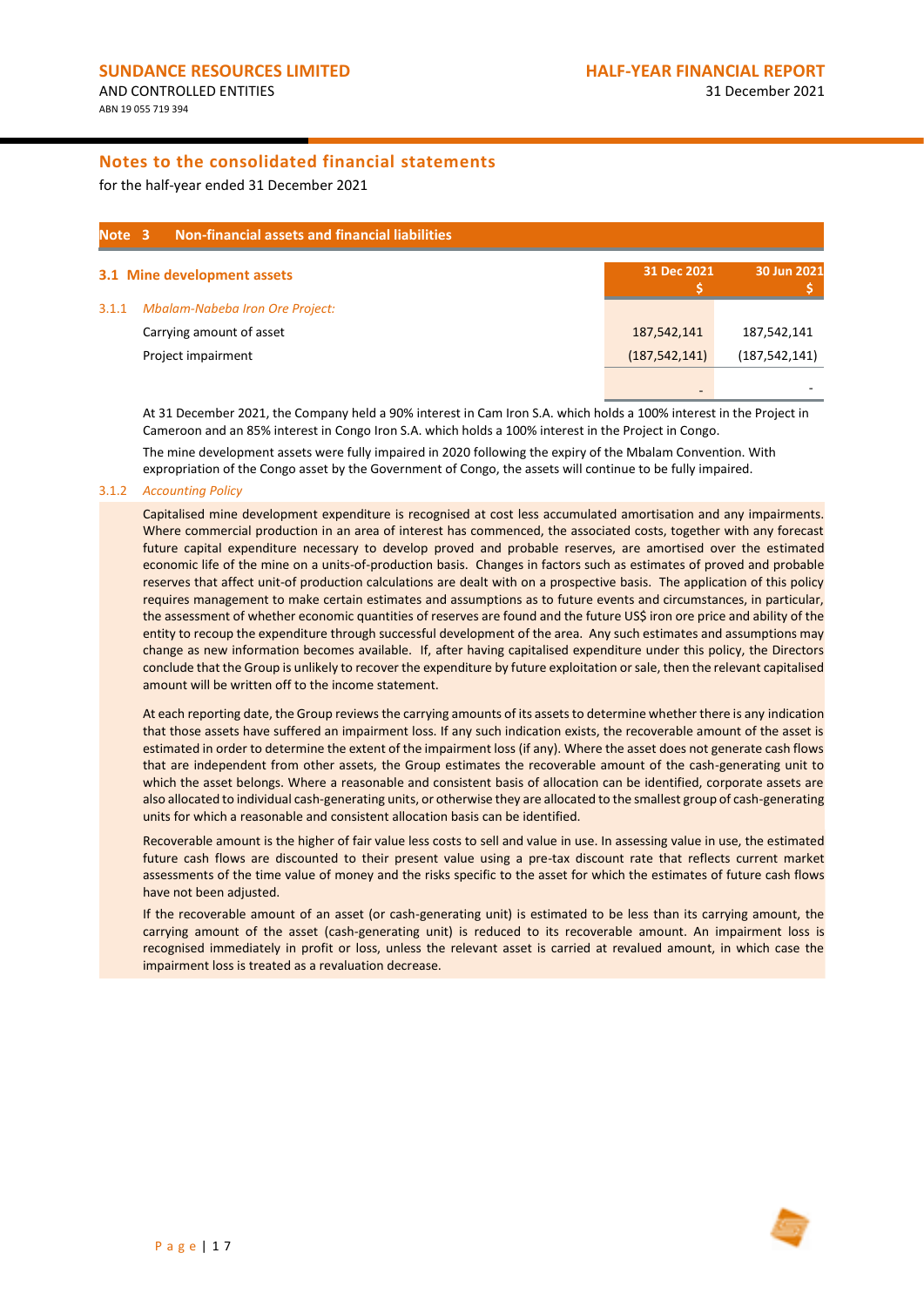for the half-year ended 31 December 2021

#### **Note 3 Non-financial assets and financial liabilities (continued)**

#### <span id="page-20-0"></span>**3.2 Investment in other entity**

As consideration for Sundance agreeing to extend the end date for completion of the New Agreement, AustSino agreed to issue 107,692,308 fully paid ordinary AustSino shares to Sundance at a deemed issue price of \$0.013 per share at no cost to Sundance.

These shares were issued on 24 December 2019.

The investment has now been fully impaired.

<span id="page-20-1"></span>

| Note 4 | <b>Equity</b>                              |             |                    |                    |             |             |
|--------|--------------------------------------------|-------------|--------------------|--------------------|-------------|-------------|
|        | 4.1 Issued capital                         | <b>Note</b> | 31 Dec 2021<br>No. | 30 Jun 2021<br>No. | 31 Dec 2021 | 30 Jun 2021 |
|        | Fully paid ordinary shares at no par value |             | 9,450,021,556      | 9,450,021,556      | 432,049,810 | 432,049,810 |
| 4.1.1  | <b>Ordinary shares</b>                     |             |                    |                    |             |             |
|        | At the beginning of the year               |             | 9,450,021,556      | 9,450,021,556      | 432,049,810 | 432,049,810 |
|        | Shares issued during the period            |             |                    |                    |             |             |
|        | At reporting date                          |             | 9,450,021,556      | 9,450,021,556      | 432,049,810 | 432,049,810 |

#### 4.1.2 *Terms and Conditions*

Ordinary shares participate in dividends and the proceeds on winding up of the parent entity in proportion to the number of shares held. At shareholders meetings each ordinary share is entitled to one vote when a poll is called otherwise each shareholder has one vote on a show of hands.

No dividends have been paid or proposed during the half-year.

#### 4.1.3 *Accounting Policy*

Ordinary shares are classified as equity. Incremental costs directly attributable to the issue of new shares or options are shown in equity as a deduction, net of tax, from the proceeds. Incremental costs directly attributable to the issue of new shares or options, or for the acquisition of a business, are not included in the cost of the acquisition as part of the purchase consideration.

#### **4.2 Options**

The total number of options on issue are as follows:

|       |                                  | <b>Note</b> | 31 Dec 2021<br>No.       | 30 Jun 2021<br>No. | 31 Dec 2021              | 30 Jun 2021 |
|-------|----------------------------------|-------------|--------------------------|--------------------|--------------------------|-------------|
|       | Unlisted options                 |             | 789,333,334              | 789,333,334        | 4,518,800                | 4,518,800   |
| 4.2.1 | <b>Unlisted options</b>          |             |                          |                    |                          |             |
|       | At the beginning of the year     |             | 789,333,334              | 789,333,334        | 4,518,800                | 4,518,800   |
|       | Options issued during the period |             |                          |                    |                          |             |
|       | Options lapsed during the period |             | $\overline{\phantom{a}}$ | ۰                  | $\overline{\phantom{a}}$ |             |
|       |                                  |             |                          |                    |                          |             |
|       | At reporting date                |             | 789,333,334              | 789,333,334        | 4,518,800                | 4,518,800   |

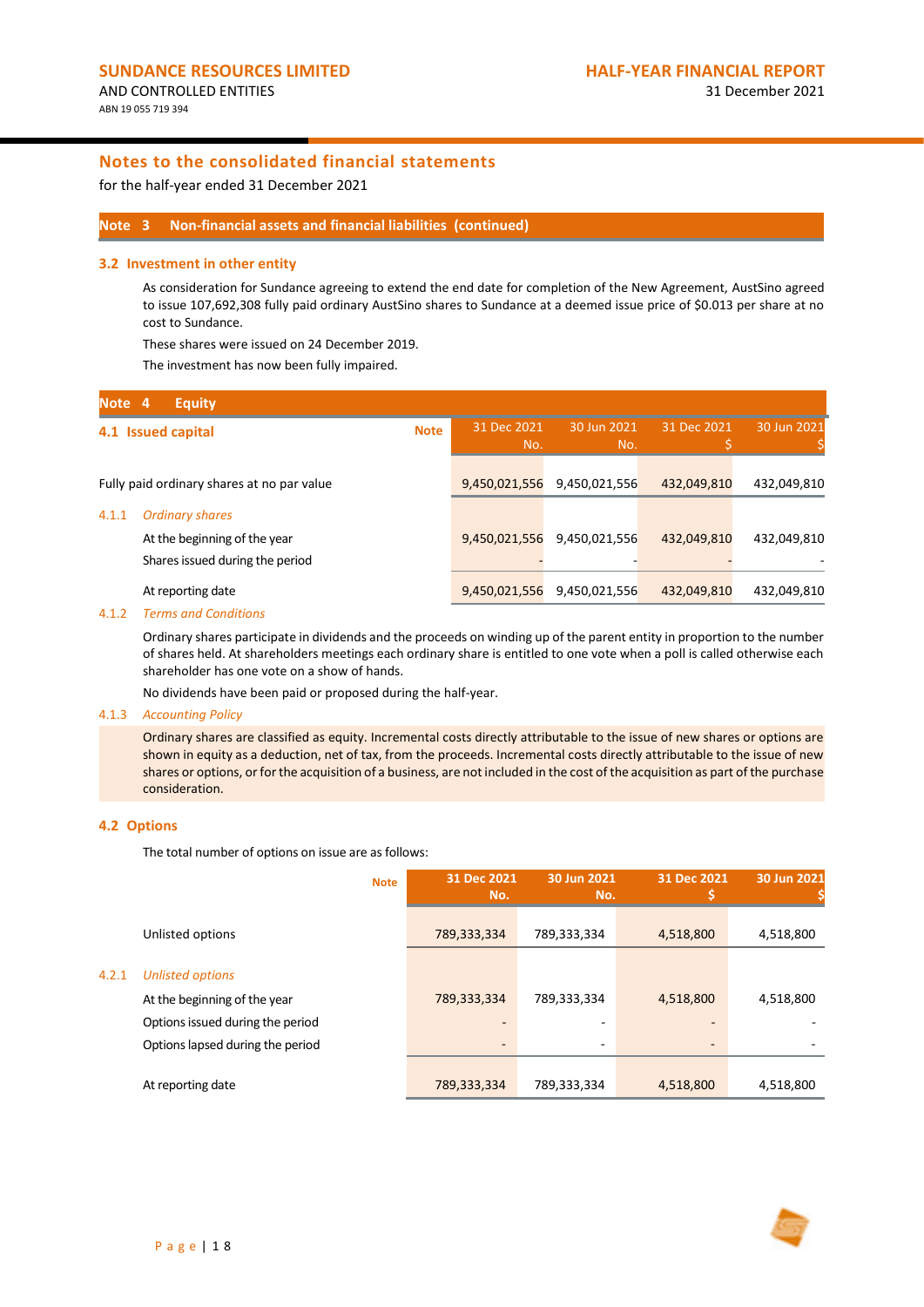for the half-year ended 31 December 2021

#### **Note 4 Equity (continued)**

#### **4.3 Performance rights**

The total number of performance rights on issue over ordinary shares are as follows:

| <b>Note</b>                                          | 31 Dec 2021<br>No. | 30 Jun 2021<br>No. | 31 Dec 2021 | 30 Jun 2021 |
|------------------------------------------------------|--------------------|--------------------|-------------|-------------|
| Unlisted Performance rights                          | 200,000,000        | 200,000,000        | 213,490     | 308,000     |
| <b>4.4 Unlisted Performance rights</b>               |                    |                    |             |             |
| At the beginning of the year                         |                    |                    |             |             |
| Performance rights issued during the period<br>4.4.1 | 200,000,000        | 300,000,000        | 213,490     | 462,000     |
| 4.4.2<br>Performance rights lapsed during the period |                    | (100,000,000)      |             | (154,000)   |
| Performance rights expensed during the<br>period     |                    |                    | (213, 490)  | (94, 510)   |
| At reporting date                                    | 200,000,000        | 200,000,000        |             | 213,490     |

<span id="page-21-0"></span>4.4.1 300,000,000 unlisted performance rights issued for nil consideration under the SDL Performance Rights Plan approved by shareholders on 29 November 2017. Performance rights were approved by shareholders at the EGM on 29 July 2020 and expire on 15 September 2023.

<span id="page-21-1"></span>4.4.2 100,000,000 unlisted performance rights lapsed on 31 December 2020 due to performance condition not satisfied.

### **Note 5 Capital management**

Management controls the capital of the Group. Their objectives when managing capital are to safeguard the Group's ability to continue as a going concern, so that they may continue to provide returns for shareholders and benefits for other stakeholders. The capital structure of the consolidated entity consists of equity attributable to equity holders of the parent comprising issued capital, reserves and accumulative losses.

Due to the nature of the Group's activities, the Group does not have ready access to credit facilities, with the primary source of funding being equity raisings. Therefore, the focus of the Group's capital risk management is the current working capital position against the requirements of the Group to meet corporate overheads. The Group's strategy is to ensure appropriate liquidity is maintained to meet anticipated operating requirements, with a view to initiating appropriate capital raisings as required.

The Group is not subject to any externally imposed capital requirements.

The working capital position of the Group is as follows:

|                             | <b>Note</b> | 31 Dec 2021     | 30 Jun 2021     |
|-----------------------------|-------------|-----------------|-----------------|
| Cash and cash equivalents   | 2.1         | 515,686         | 772,933         |
| Trade and other receivables | 2.2         | 53,448          | 211,149         |
| Other current assets        |             | 253,513         | 125,656         |
| Inventory                   |             |                 | 746             |
| <b>Borrowings</b>           | 2.3         | (133, 556, 200) | (133, 556, 200) |
| Trade and other payables    | 2.4         | (1, 263, 571)   | (1, 125, 826)   |
| Provisions                  |             | (77,608)        | (194, 748)      |
| Working capital position    |             | (134, 074, 732) | (133, 766, 290) |

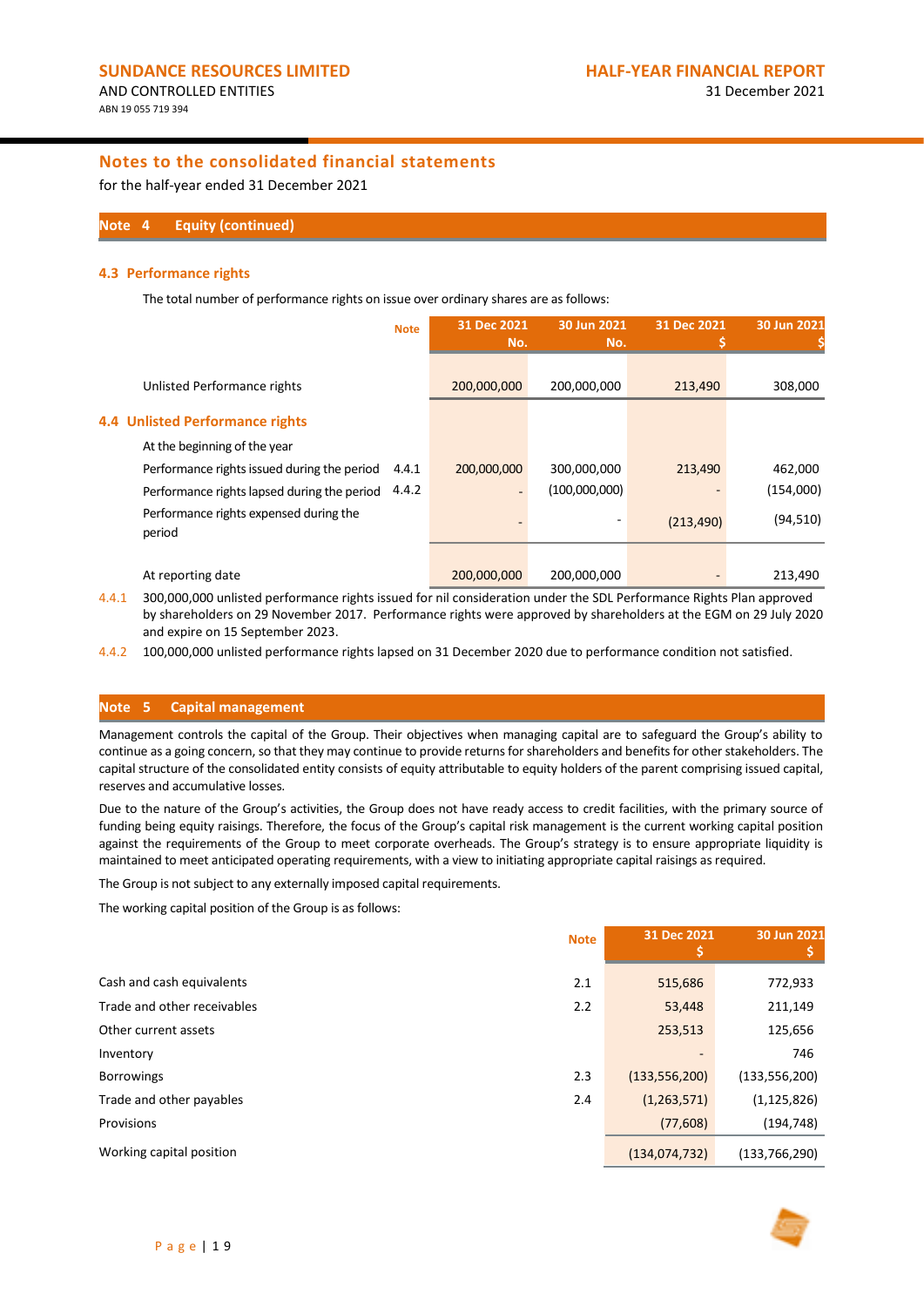for the half-year ended 31 December 2021

### **SECTION B. UNRECOGNISED ITEMS**

*This section of the notes includes other information that must be disclosed to comply with the accounting standards and other pronouncements, but that is not immediately related to individual line items in the financial statements.*

#### **Note 6 Contingent assets and liabilities**

The Consolidated Entity is aware of the following contingent assets and liabilities as at 31 December 2021:

#### **6.1 Fiscal compliance**

The Group, including its subsidiaries in Cameroon and Congo are engaged in ongoing discussions with the financial administrations on customs, indirect taxes and other fiscal administrative matters. The ongoing discussions may or may not lead to further costs being incurred by the Group.

#### **6.2 Legal services**

On or around August 2017, Sundance engaged Clayton Utz to provide legal advice to the company and some of its former and current directors in relation to the investigation by the Australian Federal Police into allegations of Sundance's involvement in foreign bribery and corruption in respect of the Group's African operations during the period 2006 to 2008. A portion of the debt in relation to legal services payable to Clayton Utz remains unpaid. Clayton Utz has agreed to forbear from calling on the debt conditional upon Sundance being successful in its action against the Republic of Congo, either by way of negotiated settlement, award or judgement.

#### **6.3 Republic of Congo and Republic of Cameroon legal proceedings**

On 16 December 2020 Sundance issued Notices of Dispute and Expropriation against the Government of Congo and a Notice of Dispute against the Government of Cameroon.

#### **Congo proceedings**

Under the Notice of Dispute and Expropriation against the Government of Congo, Sundance has sought US\$8.76 billion in compensation for the illegal expropriation of its assets, and damages for various breaches of the Mining Convention (signed with Sundance and ratified under Congolese Law in 2014). The matter has been referred to arbitration at the ICC in London.

#### **Cameroon proceedings**

The Notice of Dispute against the Government of Cameroon has been referred to the ICC in Paris and is primarily concerned with Cameroon's failure to implement the exploitation permit that was deemed to have been awarded to Cam Iron in respect of the Mbalam tenement in 2010. Sundance and Cam Iron are seeking various remedies in these proceedings, including an order of specific performance to compel Cameroon to issue a presidential decree to formalise and give full effect to the Mbalam exploitation permit.

Sundance has signed a binding Capital Provision Agreement with Burford to provide Sundance with non-recourse funding to cover legal fees and other costs of arbitration. The terms of the CPA remain commercial in confidence.

Sundance is confident that with the funding from Burford and the legal support from Clifford Chance, the Group will be successful in its actions against the governments of Congo and Cameroon. However, it's anticipated that these actions may take several years to conclude and the likelihood of obtaining compensation from these governments is unknown and heavily contingent on a successful verdict from the ICC arbitration. The Directors believe that as legal proceedings are in the early stages there is significant uncertainty regarding the outcome of these matters.

On the 5 April 2022 announced that Sundance and Cam Iron had instructed their lawyers to apply for urgent interim measures from an Emergency Arbitrator at the ICC to restrain Cameroon from taking any action that may disturb Sundance and Cam Iron's rights with respect to the Mbalam Exploitation Permit, including by granting exploitation rights to any party other than Cam Iron. This followed certain developments that occurred in Cameroon that gave rise to grave concerns on Sundance's part regarding the Cameroon Government's intentions with respect to the Mbalam Exploitation Permit.

The Emergency Arbitrator issued an interim order dated 1 April 2022 in favour of Sundance and Cam Iron.

#### **Note 7 Expenditure commitments**

With the expiry of EP92 and the expropriation of the Congo mining permit no further minimum expenditure is required.

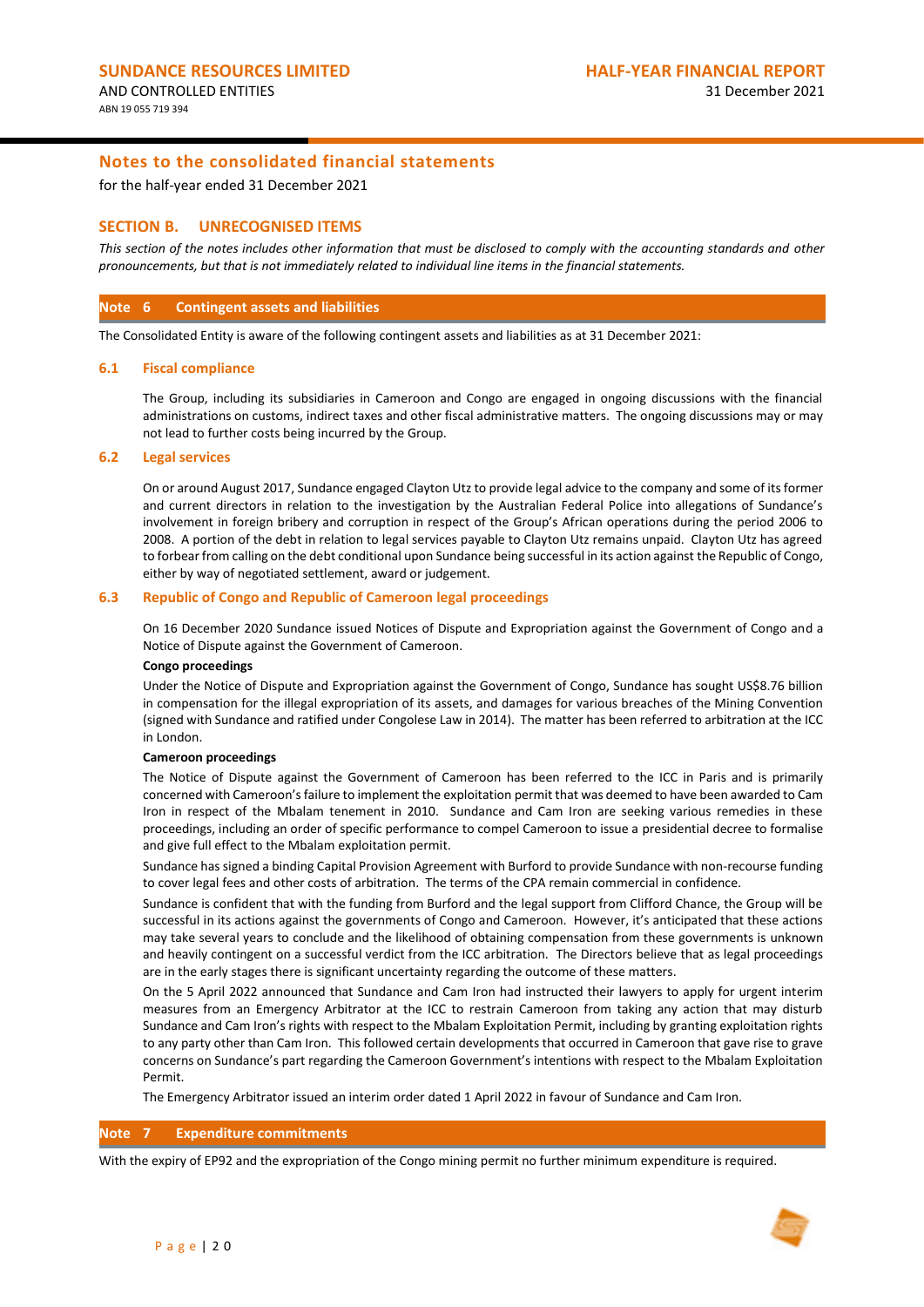for the half-year ended 31 December 2021

#### **Note 8 Events subsequent to reporting date**

Other than set out below, no matters or circumstances have arisen since the end of the financial year which significantly affected or may significantly affect the operations of the Consolidated Entity, the results of those operations, or the state of affairs of the Consolidated Entity in subsequent financial periods:

#### **8.1 Legal proceedings against AustSino and Mr Ding**

On 31 March 2022 the Supreme Court of Western Australia ruled in favour of Sundance receiving pre-action discovery from AustSino and Mr Ding. As part of the ruling, the Supreme Court agreed with Sundance that the company had presented evidence that established that it may have various causes of action against AustSino and Mr Ding, including the misuse of confidential information and breach of fiduciary obligations by the diversion of a commercial opportunity.

#### **8.2 Legal proceedings against Cameroon**

On the 5 April 2022 announced that Sundance and Cam Iron had instructed their lawyers to apply for urgent interim measures from an Emergency Arbitrator at the ICC to restrain Cameroon from taking any action that may disturb Sundance and Cam Iron's rights with respect to the Mbalam Exploitation Permit, including by granting exploitation rights to any party other than Cam Iron. This followed certain developments that occurred in Cameroon that gave rise to grave concerns on Sundance's part regarding the Cameroon Government's intentions with respect to the Mbalam Exploitation Permit.

The Emergency Arbitrator issued an interim order dated 1 April 2022 in favour of Sundance and Cam Iron.

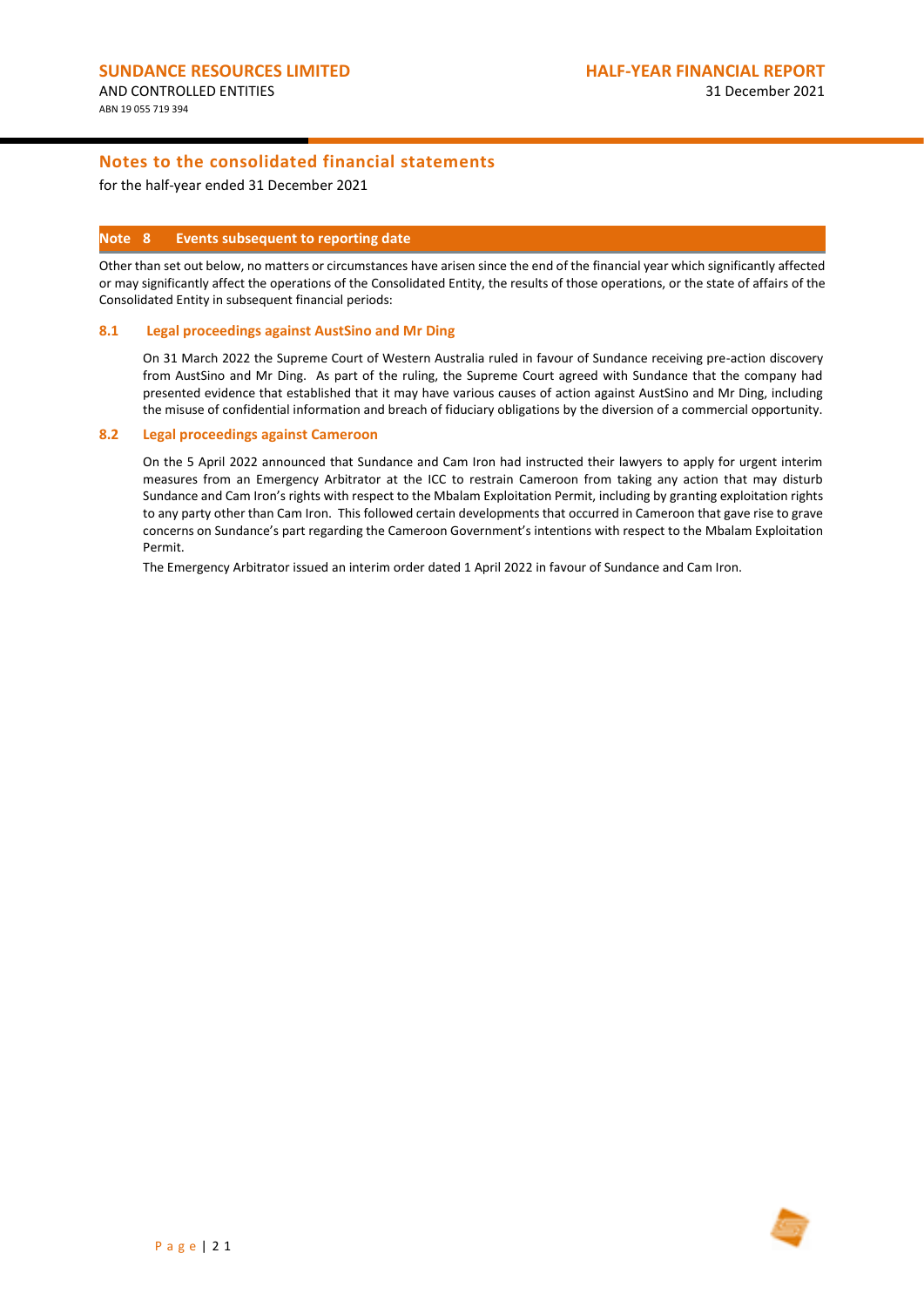for the half-year ended 31 December 2021

#### **SECTION C. OTHER INFORMATION**

*This section of the notes includes other information that must be disclosed to comply with the accounting standards and other pronouncements, but that is not immediately related to individual line items in the financial statements.*

#### **Note 9 Operating segments**

#### **9.1 Identification of reportable segments**

The Group operates predominantly in the mining industry. This comprises the evaluation and de-risking of its Mbalam-Nabeba iron ore project in the Republic of Cameroon and the Republic of Congo.

The Group has identified its operating segments based on internal reporting. The Group only has the one project to which resources are allocated and performance assessed.

#### **9.2 Basis of accounting for purposes of reporting by operating segments**

#### 9.2.1 *Accounting policies adopted*

Unless stated otherwise, all amounts reported to the Board of Directors, being the chief decision maker with respect to operating segments, are determined in accordance with accounting policies that are consistent to those adopted in the annual financial statements of the Group.

#### 9.2.2 *Inter-segment transactions*

Inter-segment transactions are priced at cost within the Group.

Inter-segment loans payable and receivable are recognised at the consideration received/to be received net of transaction costs. All such transactions are eliminated on consolidation of the Group's financial statements.

#### 9.2.3 *Segment assets*

Where an asset is used across multiple segments, the asset is allocated to that segment that receives majority economic value from that asset. In the majority of instances, segment assets are clearly identifiable on the basis of their nature and physical location.

#### 9.2.4 *Segment liabilities*

Liabilities are allocated to segments where there is a direct nexus between the incurrence of the liability and the operations of the segment. Borrowings and tax liabilities are generally considered to relate to the Group as a whole and are not allocated. Segment liabilities include trade and other payables and certain direct borrowings.

#### 9.2.5 *Unallocated items*

The following items of revenue, expenses, assets and liabilities are not allocated to operating segments as they are not considered part of the core operations of any segment:

- Revenue and expenditures related to head office and corporate activities
- Impairment of assets and other non-recurring items of revenue or expense
- Current and deferred tax assets and liabilities
- ▶ Convertible note borrowings

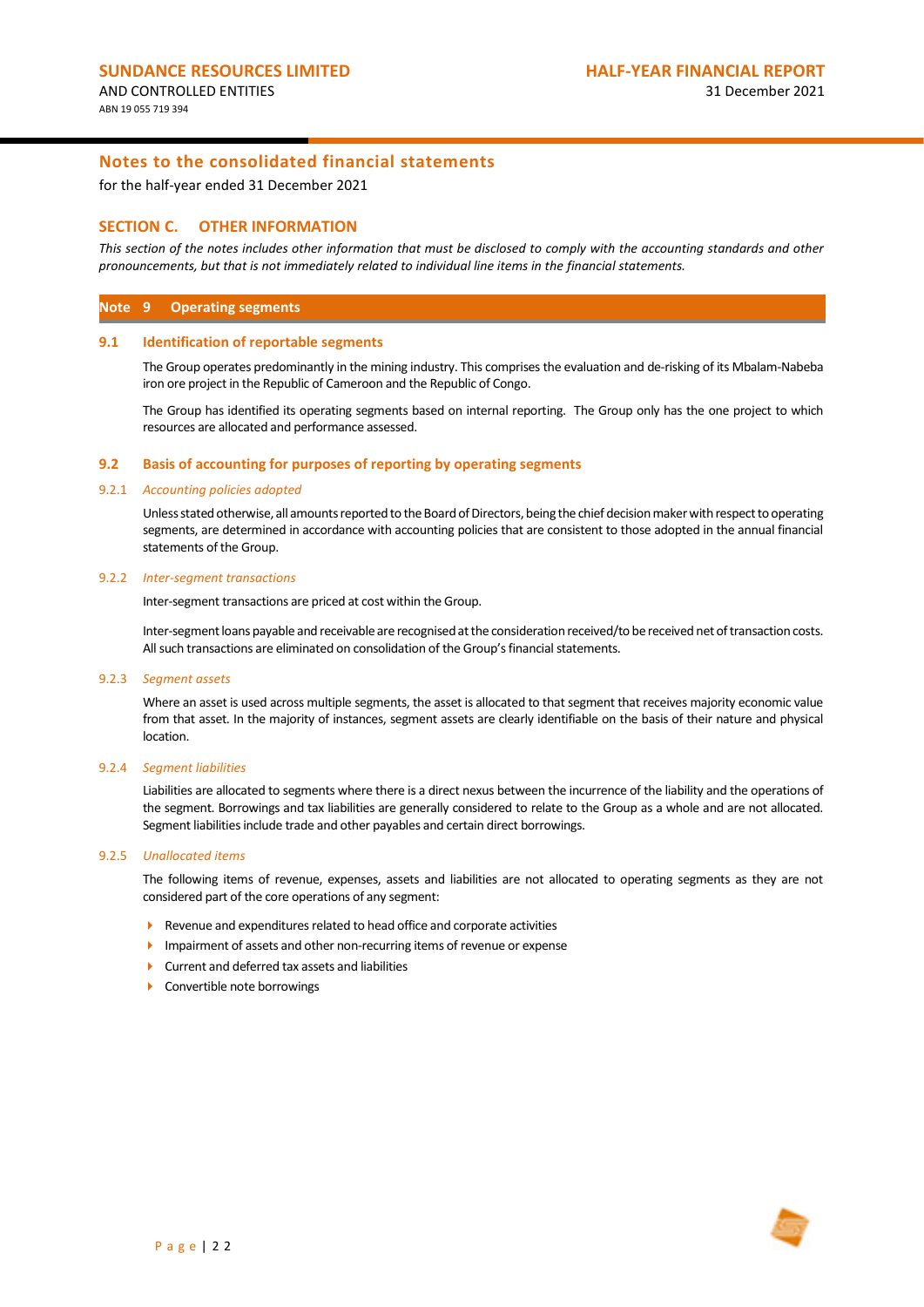for the half year ended 31 December 2021

| <b>Operating segments (continued)</b><br>-9<br>Note                      |                  |               |
|--------------------------------------------------------------------------|------------------|---------------|
| For the Half-Year to 31 December 2021                                    | 31 Dec 2021<br>Ś | 31 Dec 2020   |
| Segment revenue and other income                                         | 66,084           | 249,342       |
| Segment expense                                                          |                  |               |
| Mbalam-Nabeba Iron Ore Project                                           | (228, 129)       | (423, 228)    |
| Items not directly allocable to identifiable segments<br>Interest income | 24               | 452           |
| Unallocated income                                                       | 888,180          | 2,253,142     |
| Unallocated expenses                                                     | (929, 143)       | (2, 194, 733) |
| Loss before Income Tax                                                   | (202, 984)       | (115, 025)    |
| Income tax<br>▶                                                          |                  |               |
| Consolidated segment loss for the period                                 | (202, 984)       | (115, 025)    |
|                                                                          |                  |               |
|                                                                          | 31 Dec 2021      | 30 Jun 2021   |
|                                                                          |                  |               |
| Segment Assets                                                           |                  |               |
| Mbalam-Nabeba Iron Ore Project                                           | 51,222           | 94,402        |
| <b>Unallocated Assets</b>                                                | 771,425          | 1,016,082     |
| <b>Consolidated Assets</b>                                               | 822,647          | 1,110,484     |
| <b>Segment Liabilities</b>                                               |                  |               |
| Mbalam-Nabeba Iron Ore Project                                           | 404,548          | 229,498       |
| <b>Unallocated Liabilities</b>                                           | 134,979,785      | 135,268,387   |
| <b>Consolidated Liabilities</b>                                          | 135,384,333      | 135,497,885   |

r j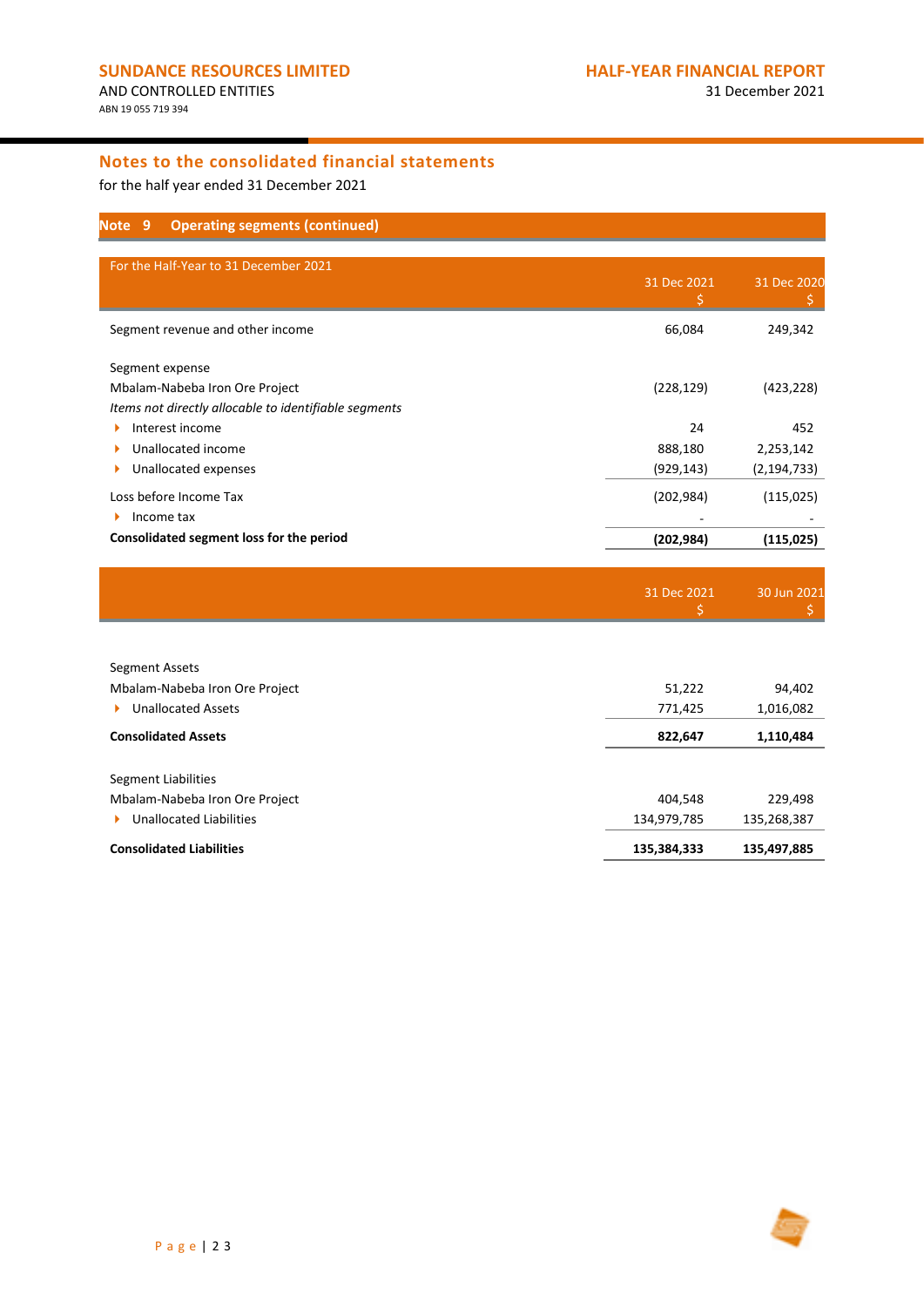for the half-year ended 31 December 2021

#### **NOTE 10 Statement of Significant Accounting Policies**

This note provides a list of the significant accounting policies adopted in the preparation of these consolidated half-year financial statements to the extent they have not already been disclosed in the other notes above. These policies have been consistently applied to all the years presented, unless otherwise stated.

#### **10.1 Basis of preparation**

#### 10.1.1 *Reporting Entity*

Sundance Resources Limited is an unlisted public company limited by shares, domiciled and incorporated in Australia. The Company's registered office is at 45 Ventnor Avenue, West Perth, Western Australia. These are the consolidated half-year financial statements and notes of Sundance Resources Limited (the Company) and controlled entities (collectively the Group). For the purposes of preparing the consolidated half-year financial statements, the Company is a for-profit entity. The Group is primarily involved in advancing legal proceedings in the International Chamber of Commerce in London and Paris against the Governments of Congo and Cameroon over the illegal expropriation of the Group's Nabeba iron ore permit in the Republic of the Congo.

The separate half-year financial statements of Sundance Resources Limited, as the parent entity, have not been presented with this financial report as permitted by the *Corporations Act 2001 (Cth)*.

The half-year financial report does not include all of the information required for a full annual financial report and should be read in conjunction with the annual financial report of the Consolidated Entity as at and for the year ended 30 June 2021.

#### 10.1.2 *Basis of accounting*

These half-year financial statements are general purpose financial statements which have been prepared in accordance with Australian Accounting Standards and Interpretations of the Australian Accounting Standards Board (AAS Board) and International Financial Reporting Standards (IFRS) as issued by the International Accounting Standards Board (IASB), and the *Corporations Act 2001* (Cth).

Australian Accounting Standards (AASBs) set out accounting policies that the AAS Board has concluded would result in a financial report containing relevant and reliable information about transactions, events and conditions to which they apply. Compliance with AASBs ensures that the financial statements and notes also comply with IFRS as issued by the IASB.

The financial statements were authorised for issue on 29 April 2022 by the directors of the Company.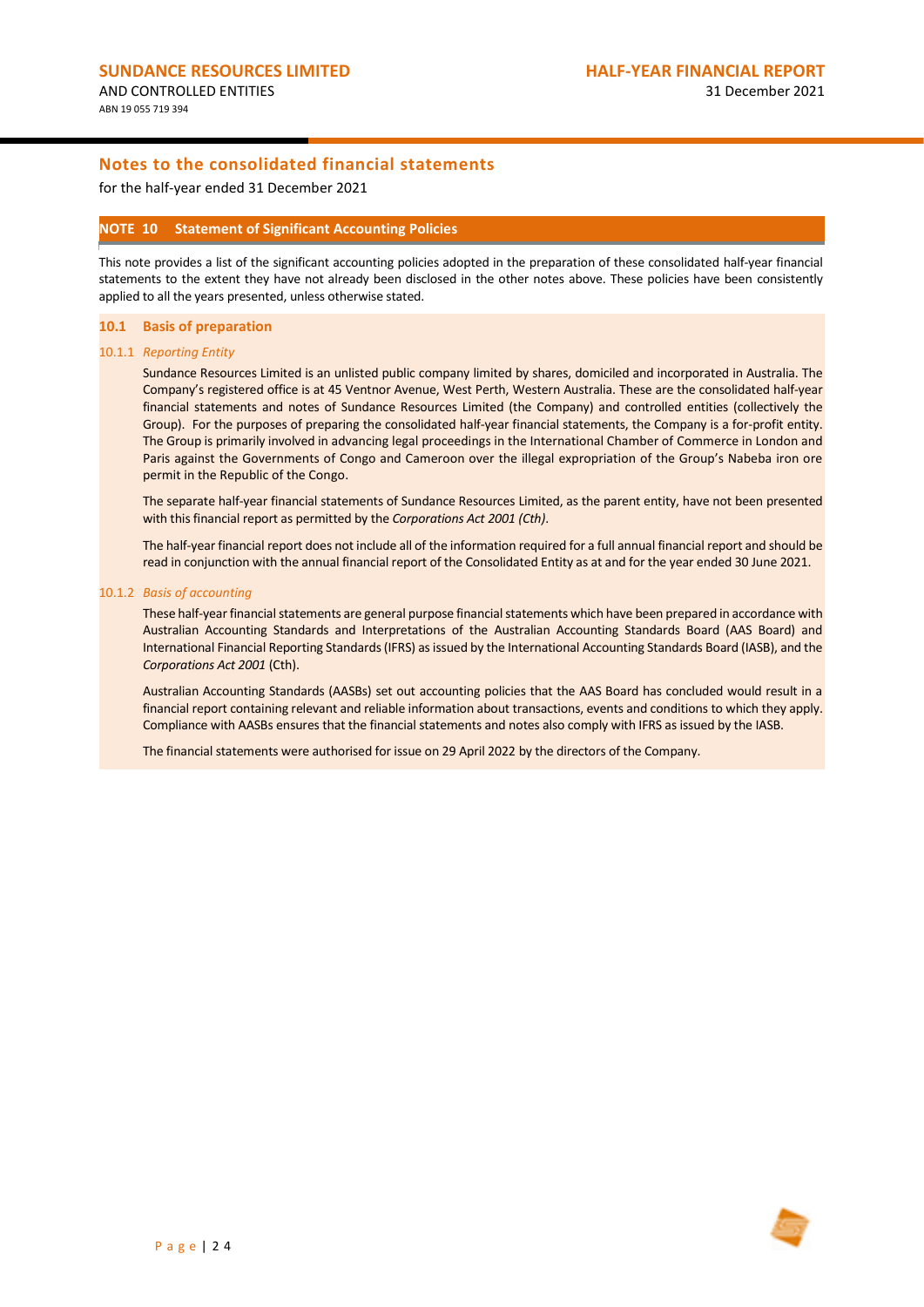for the half-year ended 31 December 2021

#### **NOTE 10 Statement of Significant Accounting Policies (continued)**

#### 10.1.3 *Going Concern*

The 31 December 2021 half-year financial report has been prepared on the going concern basis that contemplates the continuity of normal business activities and the realization of assets and extinguishment of liabilities in the ordinary course of business.

At 31 December 2021, the Consolidated Entity had a working capital deficiency of \$134.1 million (30 June 2021: \$133.8 million).

During the period the Consolidated Entity incurred a net loss of \$0.2 million and incurred net cash outflows from operating activities of \$0.3 million for the half-year ended 31 December 2021.

The Directors believe that at the date of signing the financial statements there are reasonable grounds to believe that the Consolidated Entity will have sufficient funds to meet their obligations as and when they fall due and are of the opinion that the use of the going concern basis remains appropriate. The ability of the Consolidated Entity to continue as a going concern is based on:

- As announced on 3 May 2021 a conditional binding agreement Capital Provision Agreement ("CPA") was entered into by the Company and Burford. This agreement will result in \$250,000 per quarter being available to Sundance for working capital purposes for at least the next three years. All funds received from Burford are non-recourse and will continue unless the CPA is terminated due to legal advice being received that the proceedings are no longer commercially viable.
- Following the execution of the Noteholder Waterfall Deed and the modification to the Security Trust and Intercreditor Deed on 9 August 2021 the CPA became unconditional and the Convertible Notes have been forborne indefinitely unless the CPA is terminated. It was also announced on 12 April 2021 that a legally binding term sheet was signed with an investor for \$1 million. The funds have been received and are being used to advance the litigation and provide working capital. In the event that the Noteholders, after receiving independent legal advice, believe that the proceedings will not result in a threshold amount of payment to the Noteholders the Noteholders may, but are not obligated to, reinstate the Convertible Notes.
- Litigation costs for the proceedings against the governments of Cameroon and Congo are being funded under the CPA with Burford.

Should the Consolidated Entity be unable to achieve the matters set out above, a material uncertainty would exist as to whether the Consolidated Entity will be able to continue as a going concern and therefore, whether it will realise its assets and extinguish its liabilities in the normal course of business.

The financial report does not include adjustments relating to the recoverability and classification of recorded asset amounts, or to the amounts and classification of liabilities that might be necessary should the Consolidated Entity not continue as a going concern.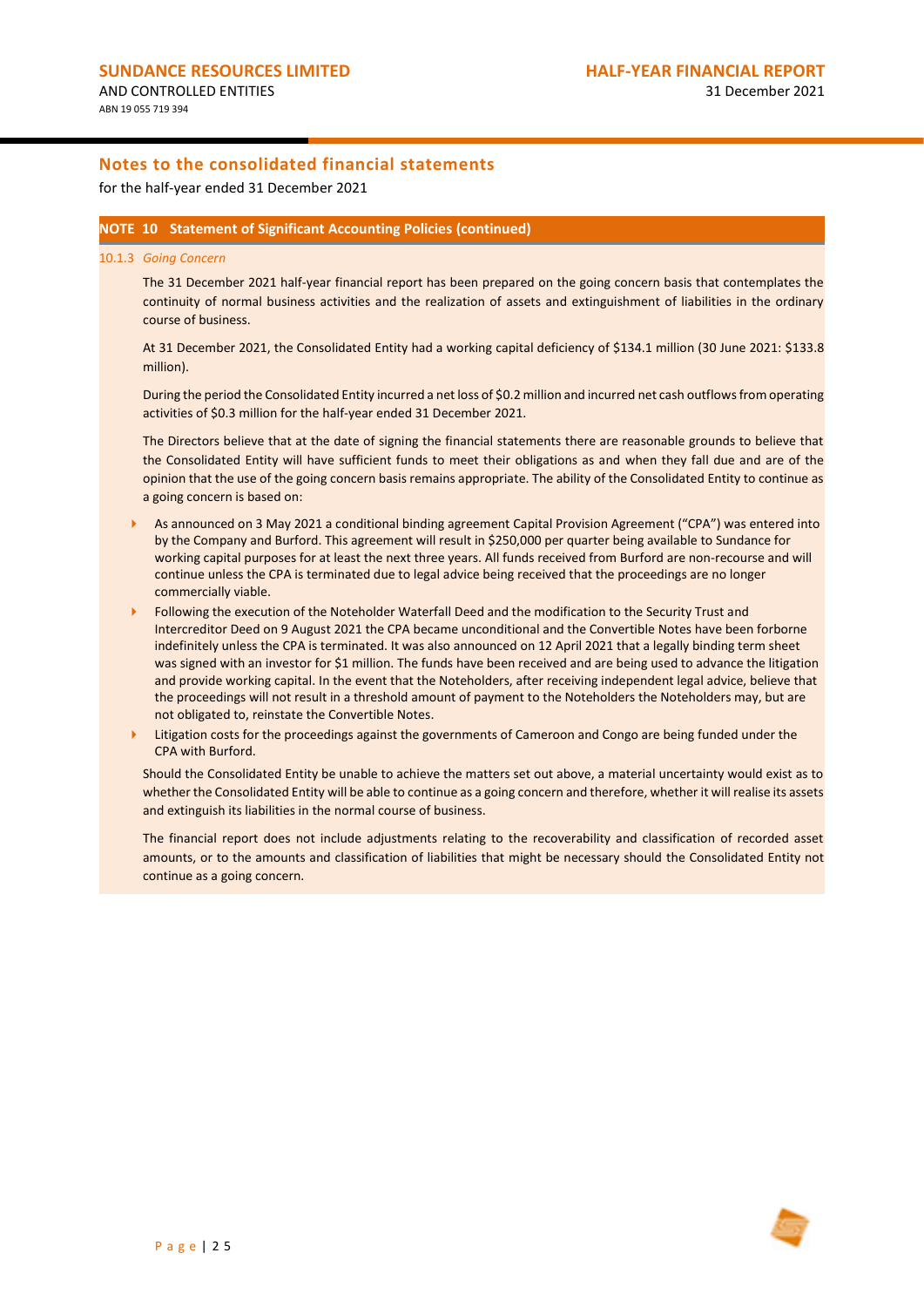for the half year ended 31 December 2021

#### **NOTE 10 Statement of Significant Accounting Policies (continued)**

#### **10.2 Use of estimates and judgments**

The preparation of consolidated financial statements requires management to make judgements, estimates and assumptions that affect the application of policies and reported amounts of assets and liabilities, income and expenses. These estimates and associated assumptions are based on historical experience and various factors that are believed to be reasonable under the circumstances, the results of which form the basis of making the judgements about carrying values of assets and liabilities that are not readily apparent from other sources. Actual results may differ from these estimates.

Estimates and underlying assumptions are reviewed on an ongoing basis. Revisions to accounting estimates are recognised in the period in which the estimate is revised and in any future periods affected.

The judgements, estimates and assumptions applied in the half-year financial statements, including the key sources of estimated uncertainty, were the same as those applied in the Group's last annual financial statements for the year ended 30 June 2021.

#### 10.2.1 *Critical Accounting Estimates and Judgements*

Management discusses with the Board the development, selection and disclosure of the Group's critical accounting policies and estimates and the application of these policies and estimates. The estimates and judgements that have a significant risk of causing a material adjustment to the carrying amounts of assets and liabilities within the next financial year are discussed below.

a. *Legal proceedings*

The Group reviews outstanding legal cases following developments in the legal proceedings and at each reporting date, in order to assess the need for provisions and disclosures in its financial statements. Among the factors considered in making decisions on provisions are the nature of litigation, claim or assessment, the legal process and potential level of damages in the jurisdiction in which the litigation, claim or assessment has been brought, the progress of the case (including the progress after the date of the half-year financial statements but before those statements are issued), the opinions or views of legal advisers, experience on similar cases and any decision of the Group's management as to how it will respond to the litigation, claim or assessment.

The Group is currently involved a number of legal disputes. The amounts recognised in the financial statements and disclosures made represent the director's best estimate of the Group's liability having taken legal advice into consideration. Uncertainties relate to whether claims will be settled out of court or if not whether the Group is successful in court proceedings currently underway. Because of the nature of disputes, the directors have not disclosed certain information on the basis that they believe that this would be prejudicial to the Group's position.

*b. Fair value*

A number of the Group's accounting policies and disclosures require the measurement of fair values, for both financial and non-financial assets and liabilities.

Fair value is the price the Group would receive to sell an asset or would have to pay to transfer a liability in an orderly unforced transaction between independent, knowledgeable and willing market participants at the measurement date.

As fair value is a market-based measure, the closest equivalent observable market pricing information is used to determine fair value. Adjustments to market values may be made having regard to the characteristics of the specific asset or liability. The fair values of assets and liabilities that are not traded in an active market are determined using one or more valuation techniques. These valuation techniques maximise, to the extent possible, the use of observable market data.

To the extent possible, market information is extracted from either the principal market for the asset or liability (i.e. the market with the greatest volume and level of activity for the asset or liability) or, in the absence of such a market, the most advantageous market available to the entity at the end of the reporting period (i.e. the market that maximises the receipts from the sale of the asset or minimises the payments made to transfer the liability, after taking into account transaction costs and transport costs).

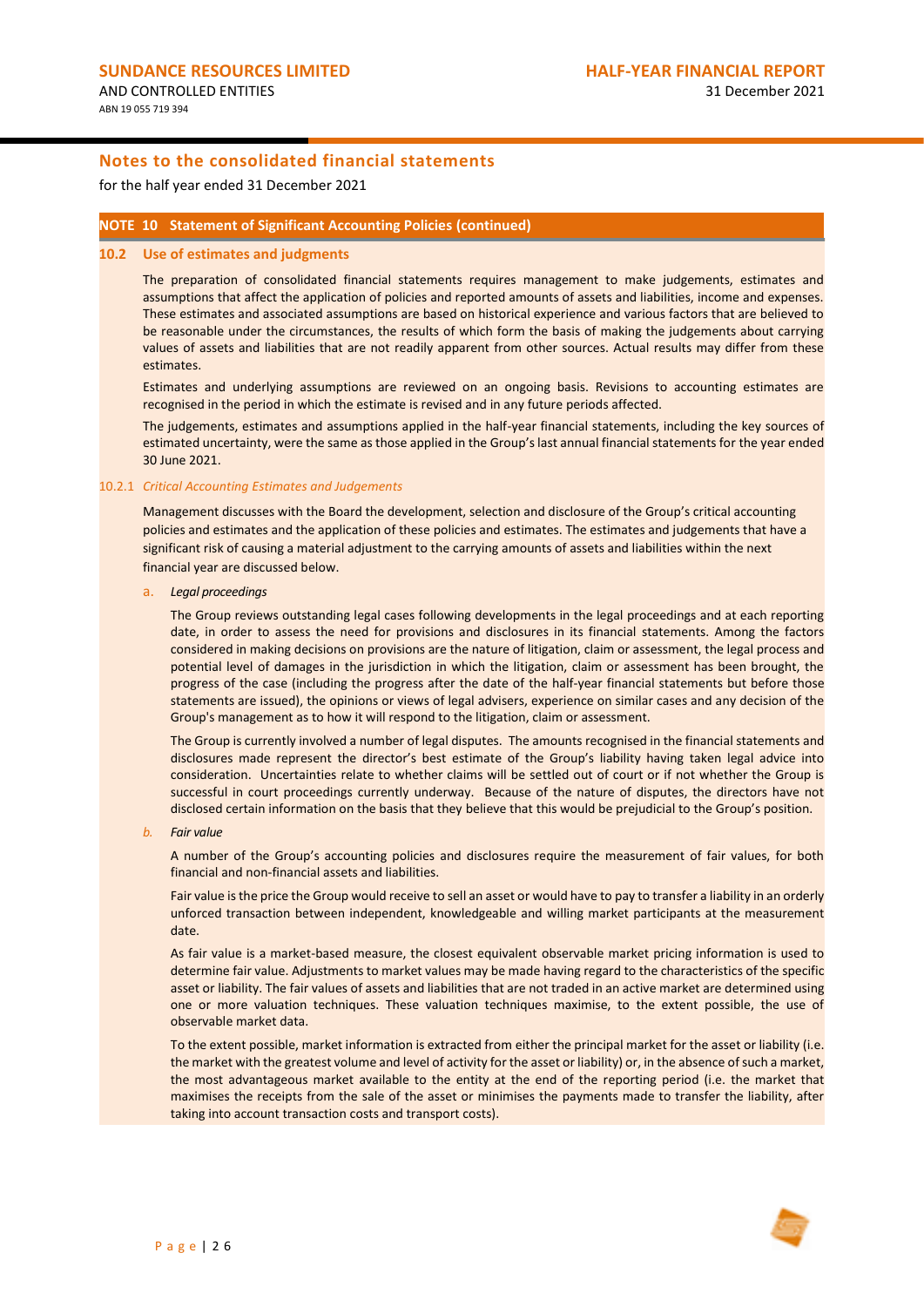for the half year ended 31 December 2021

#### **NOTE 10 Statement of Significant Accounting Policies (continued)**

For non-financial assets, the fair value measurement also considers a market participant's ability to use the asset in its highest and best use or to sell it to another market participant that would use the asset in its highest and best use.

*Refer to Not[e 2.3.4](#page-17-0)*

#### **10.3 Coronavirus (COVID-19) pandemic**

Judgement has been exercised in considering the impacts that the Coronavirus (COVID-19) pandemic has had, or may have, on the consolidated entity based on known information. This amongst other impacts has resulted in full lockdowns in Cameroon and Congo and travel restrictions to China. Other than as addressed in specific notes, there does not currently appear to be either any significant impact upon the financial statements or any significant uncertainties with respect to events or conditions which may impact the consolidated entity unfavourably as at the reporting date or subsequently as a result of the Coronavirus (COVID-19) pandemic.

#### **10.4 Adoption of New and Amended Standards**

The Group has adopted all Standards and Interpretations issued by the Australian Accounting Standards Board (the AASB) that are relevant to their operations and effective for the current half-year.

There are no new or amended accounting standards issued during the period that require changes to accounting policies or impact the financial statements.

At the date of authorisation of these financial statements, the Group has not applied the following new and revised IFRS Standards that have been issued but are not yet effective:

- lê, *Amendments to IAS 1 – Classification of Liabilities as Current or Non-Current*
- ls: *Amendments to IAS 1 and IFRS Practice Statement 2 – Disclosure of Accounting Policies*
- $\blacktriangleright$ *Amendments to IFRS 3 – References to the Conceptual Framework*
- $\blacktriangleright$ *Amendments to IAS 8 – Definition of Accounting Estimates*
- $\leftarrow$ *Amendments to IAS12 – deferred Tax related to Assets and Liabilities arising from a Single Transaction*

The directors do not expect that the adoption of the Standards listed above will have a material impact on the financial statements of the Group in future periods.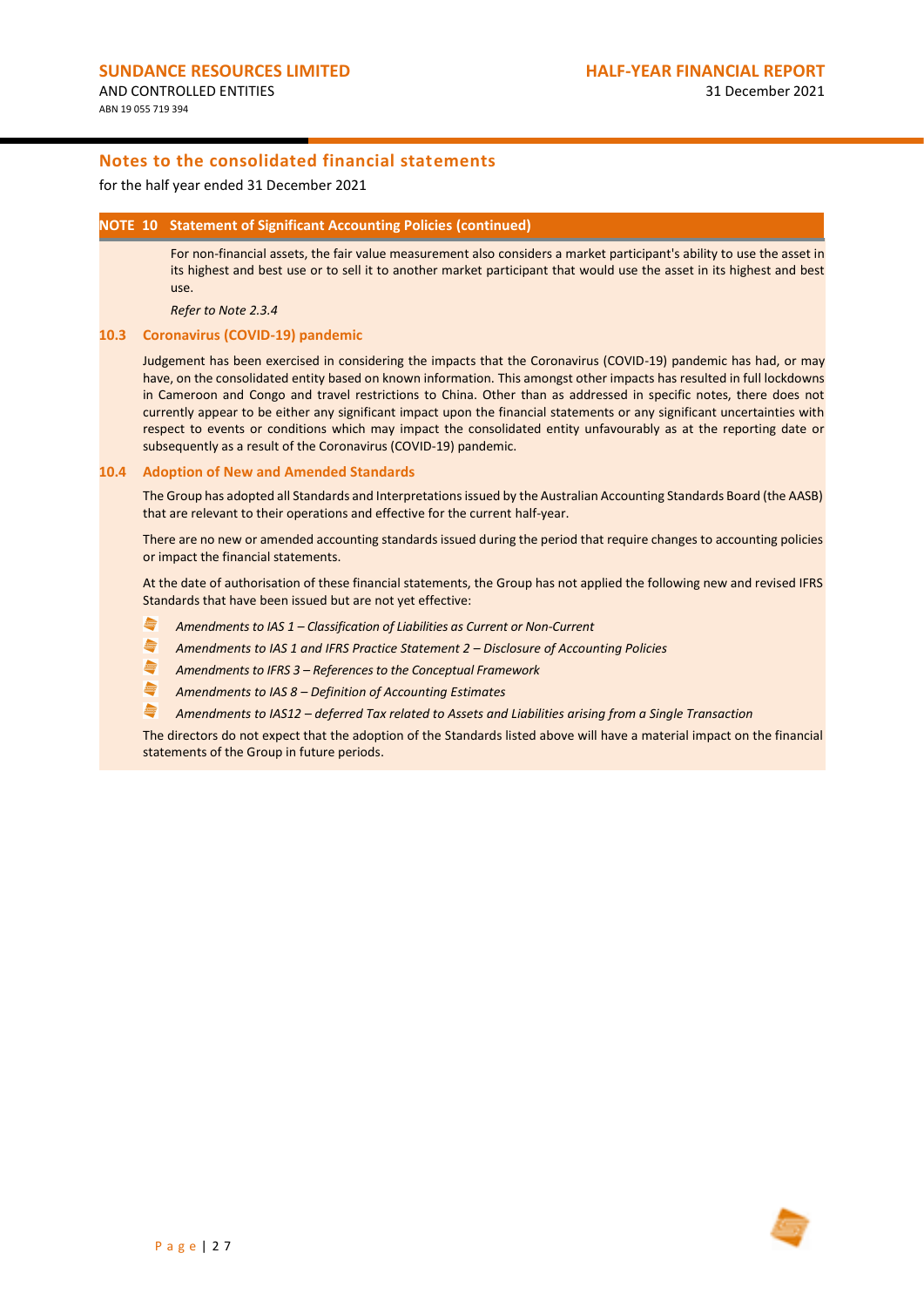# **Directors' Declaration**

The directors of the Company declare that:

- 1. The financial statements and notes, as set out on pages 7 to 27, are in accordance with the *Corporations Act 2001* (Cth) and:
	- (a) comply with Accounting Standards;
	- (b) are in accordance with International Financial Reporting Standards issued by the International Accounting Standards Board, as stated in notes to the financial statements; and
	- (c) give a true and fair view of the financial position as at 31 December 2021 and of the performance for the half-year ended on that date of the Company and the Group.
	- (d) the Directors have been given the declarations required by s.295A of the *Corporations Act 2001* (Cth);
- 2. in the directors' opinion there are reasonable grounds to believe that the Company will be able to pay its debts as and when they become due and payable.

This declaration is made in accordance with a resolution of the Board of Directors and is signed for and on behalf of the directors by:

David Parte

**DAVID PORTER** Chairman Dated this Wednesday, 4 May 2022

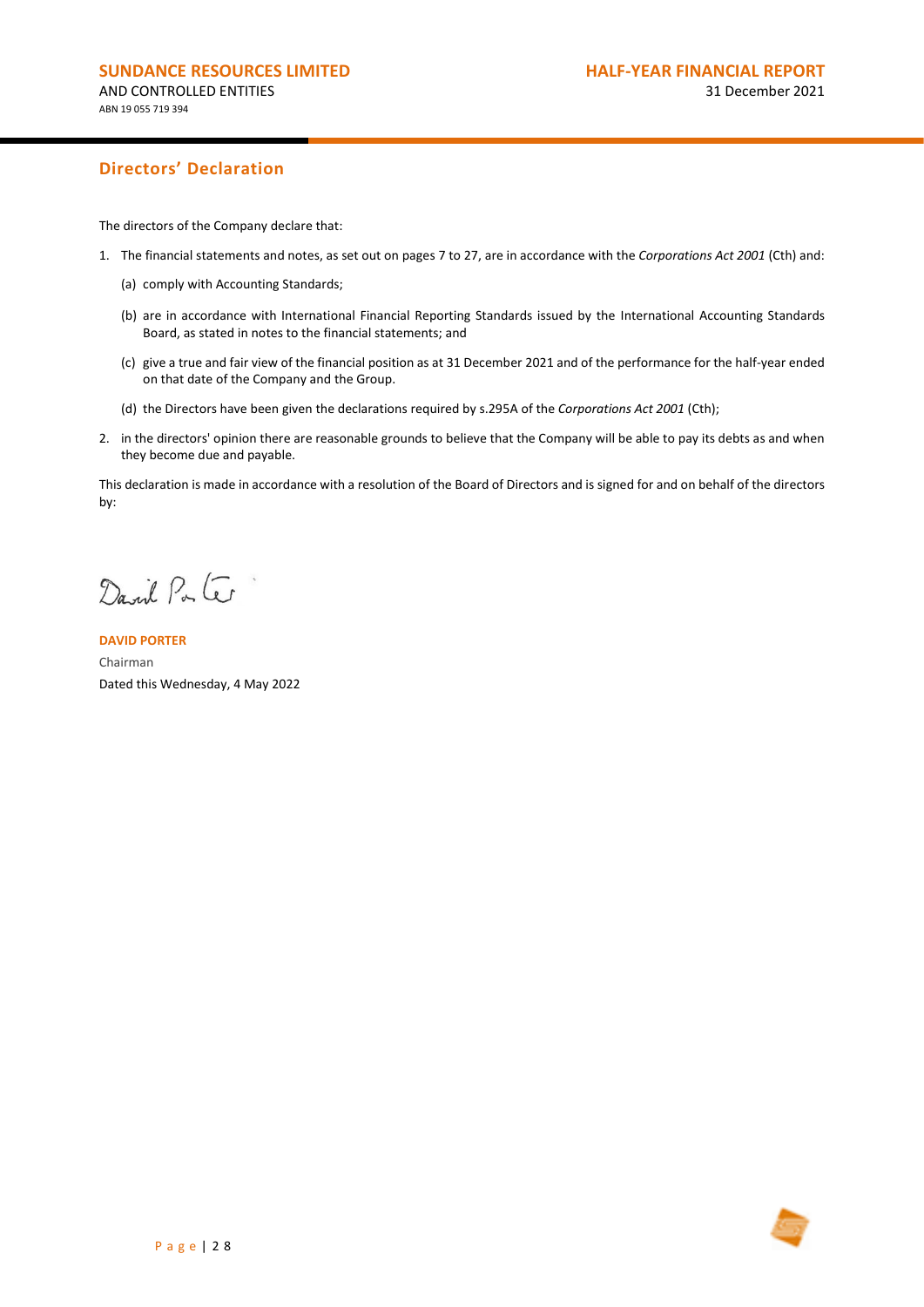# **HALL CHADWICK Z**

### **INDEPENDENT AUDITOR'S REVIEW REPORT** TO THE MEMBERS OF SUNDANCE RESOURCES LIMITED

#### Conclusion

We have reviewed the accompanying half-year financial report of Sundance Resources Limited ("the Company") and Controlled Entities ("the Consolidated Entity") which comprises the consolidated statement of financial position as at 31 December 2021, the consolidated statement of profit or loss and other comprehensive income, consolidated statement of changes in equity and consolidated statement of cash flows for the half-year ended on that date, a summary of significant accounting policies and other selected explanatory notes, and the directors' declaration.

Based on our review, which is not an audit, we have not become aware of any matter that makes us believe that the half-year financial report of Sundance Resources Limited and Controlled Entities does not comply with the Corporations Act 2001 including:

- Giving a true and fair view of the Sundance Resources Limited financial position as at 31 a December 2021 and of its performance for the half-year ended on that date; and
- Complying with Accounting Standard AASB 134: Interim Financial Reporting and Corporations b. Regulations 2001.

#### **Basis for Conclusion**

We conducted our review in accordance with ASRE 2410 Review of a Financial Report Performed by the Independent Auditor of the Entity. Our responsibilities are further described in the Auditor's Responsibilities for the Review of the Financial Report section of our report. We are independent of the Company in accordance with the auditor independence requirements of the Corporations Act 2001 and the ethical requirements of the Accounting Professional and Ethical Standards Board's APES 110 Code of Ethics for Professional Accountants that are relevant to our audit of the annual financial report in Australia. We have also fulfilled our other ethical responsibilities in accordance with the Code

We confirm that the independence declaration required by the Corporations Act 2001 which has been given to the directors of the Company, would be in the same terms if given to the directors as at the time of this auditor's review report.

#### Material Uncertainty Related to Going Concern

We draw attention to Note 10.1.3 in the financial report, which indicates that the Consolidated Entity incurred a net loss of \$202,984 during the half year ended 31 December 2021. As stated in Note 10.1.3, these events or conditions, along with other matters as set forth in Note 10.1.3, indicate that a material uncertainty exists that may cast significant doubt on the Consolidated Entity's ability to continue as a going concern. Our conclusion is not modified in respect of this matter.



PERTH . SYDNEY . MELBOURNE . BRISBANE . ADELAIDE . DARWIN Hall Chadwick WA Audit Pty Ltd ABN 33 121 222 802 Liability limited by a scheme approved under Professional Standards Legislation.<br>Il Chadwick Association is a national group of independent Chartered Accountants and Business Advisory f Hall Chadwick Association

PO Box 1288 Subiaco WA 6904 283 Rokeby Rd Subiaco WA 6008 T: +61 8 9426 0666

A Member of PrimeGlobal An Associat n of Independent nting Firm

hallchadwickwa.com.au